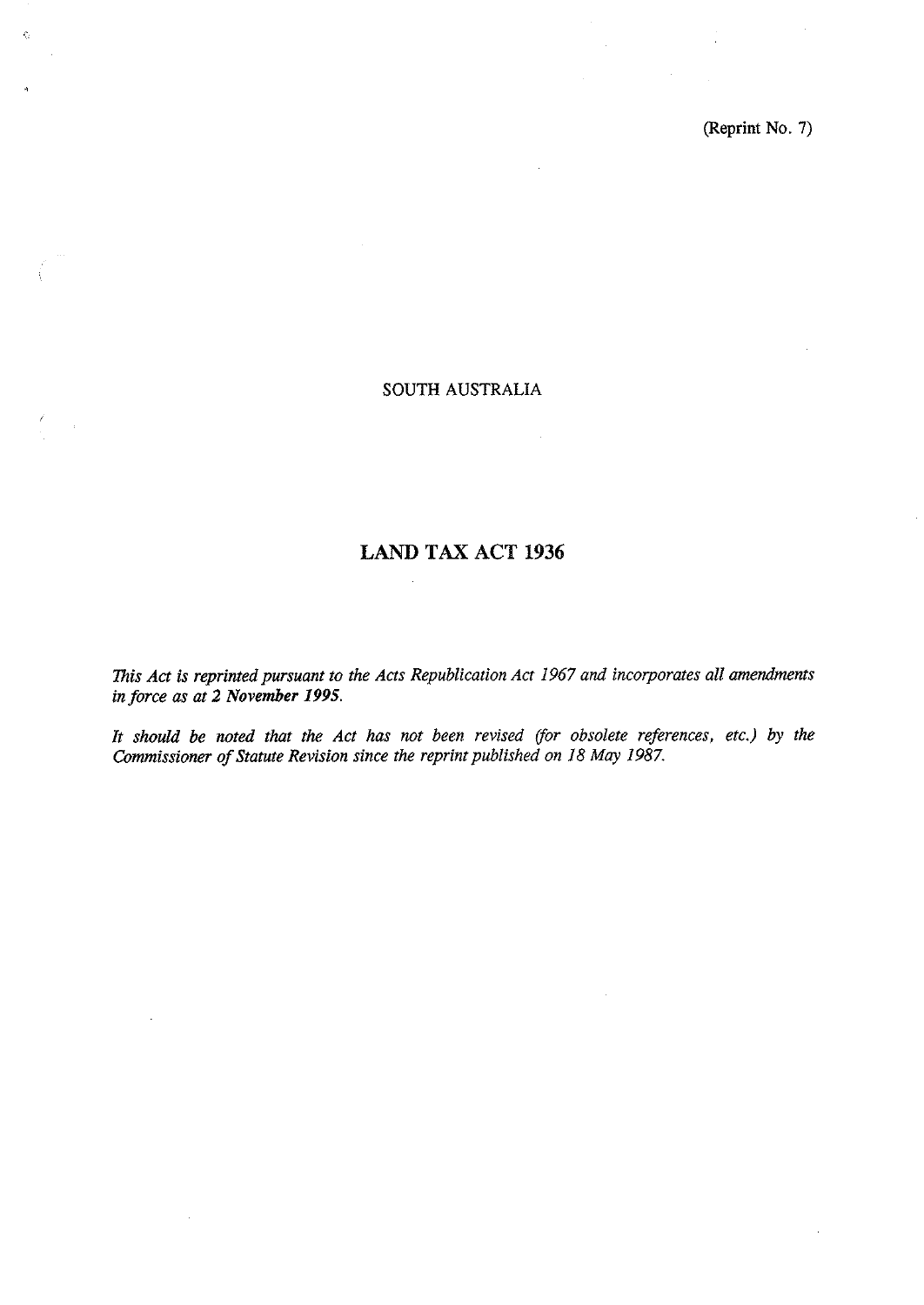цÝ,

 $\left(\begin{array}{c} \end{array}\right)$ 

## **SUMMARY OF PROVISIONS**

## PART 1 **PRELIMINARY**

# 1. Short title<br>4. Interpretat

**Interpretation** 

#### PART 2 ADMINISTRATION

4A. The Commissioner and staff

5. Administration by Commissioner

- $7.$ Commissioner may act as a State taxation officer
- 7A. **Secrecy**

## PART 3

## **TRE** TAXES ON LAND

- $10.$ Exemption from land **tax**
- 10A. Exemption of certain residential land from land tax
- 11. Taxable value of land
- $12.$ Scale of land **tax**
- 12C. Defined **nual areas**
- 12D. Defined shack-site areas
- 13. **Minimum** tax
- 15. Tax in **cases** where there are two or more owners
- 15A. Cases of multiple ownership **and** aggregation of value

#### PART 4

## LIABILITY AND DISTRIBUTION OF LIABILITY

#### **Liability** *to Tax*

- 31. Liability to land **tax**
- 32. Change of ownership
- 33. Taxpayers representative capacity

#### *Distribution of Burden of Taxation*

- 34. Liability for tax to be joint and several
- 35. Distribution of burden
- 40. Indemnity to taxpayer in representative capacity
- 42. Contracts, etc., to evade land tax

## PART 6

## COLLECTION AND RECOVERY OF TAX

#### *Time for Payment*

- 56. Time for payment of tax
- 56A. Request for **detailed** statement of tax claim
- 57. Power of Commissioner to extend time for payment
- 58. **Fines** for **unpaid** land **tax**
- 58A. Postponement and remission of tax in cases of hardship

#### *Recovery of Taxes*

- 59. Recovery of land **tax** as a debt
- 61. Power to collect tax from persons owing money to taxpayer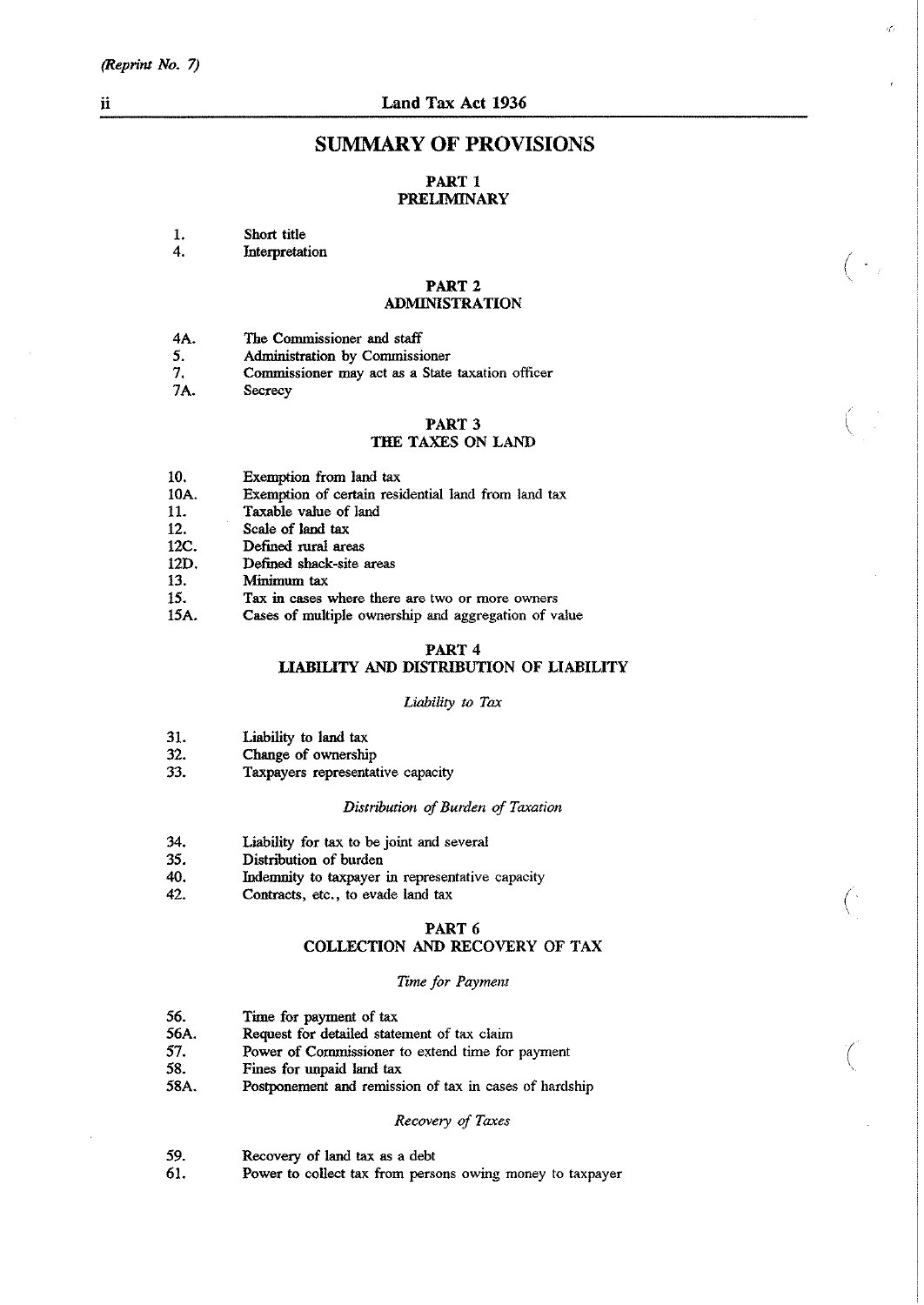- 62. Notice of intention to let or sell
- 65. Transfer of land to the Crown
- 66. Land **tax** to be a first charge on land
- 66A. Certificates in respect of liability to land tax
- 67. No statute of limitation to apply
- 68. Alterations to valuations or assessments of tax

#### **PART 7 MISCELLANEOUS**

#### 68A. Objections

- 68B. **Appeal**
- 68C. Tax recoverable
- 73. Powers of inspection and inquiry
- 74. Commissioner may cause a person to be examined before a local court
- Inspection and production of documents 74A.
- Evidence 75.

 $\int_{\gamma_{1}}$ 

- **Summary** procedure 76.
- 77. Prosecution may be commenced within three years
- 80. Regulations

## **APPENDIX 1 LEGISLATIVE HISTORY**

## **APPENDIX 2 DIVISIONAL PENALTIES AND EXPIATION FEES**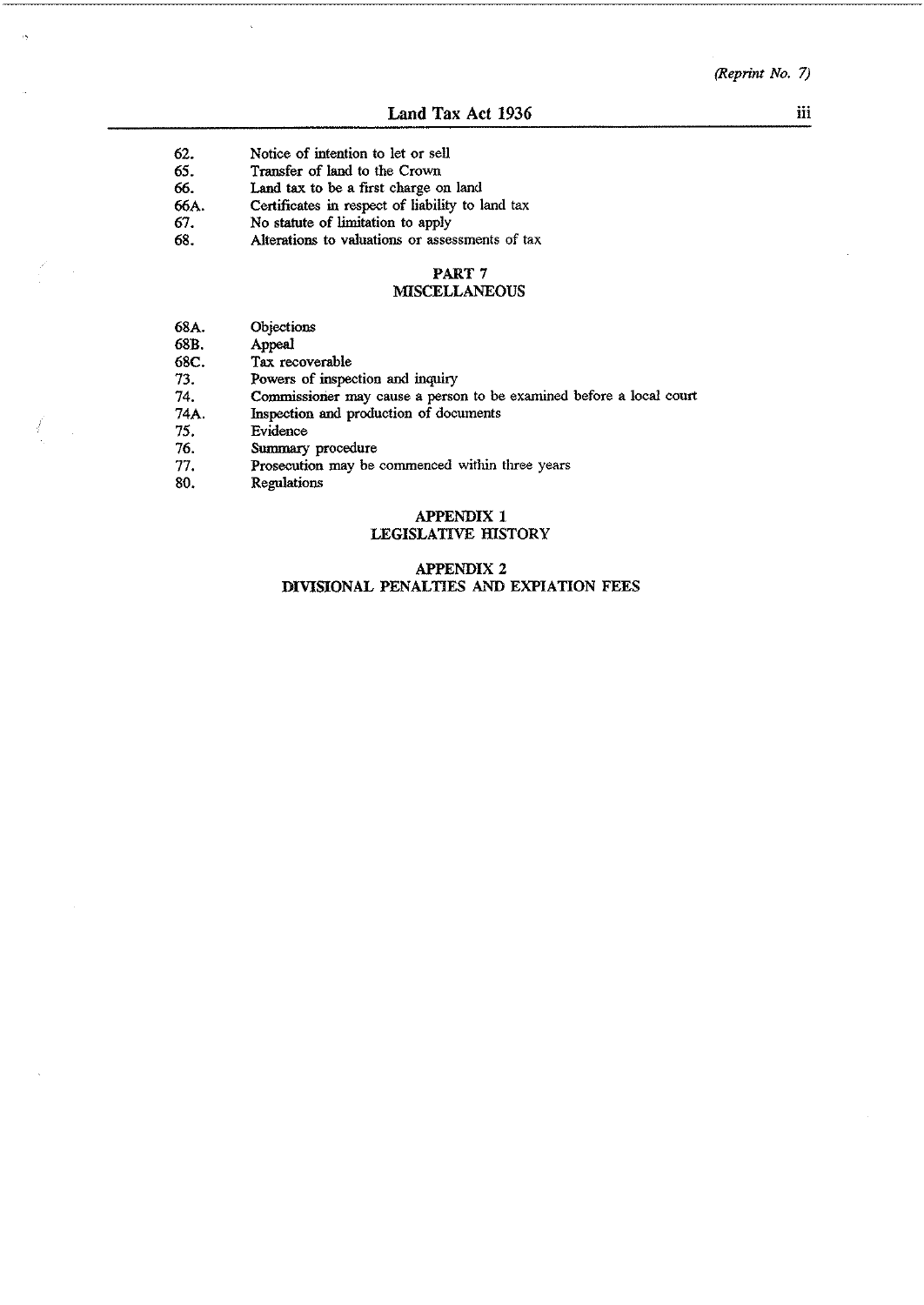$\mathcal{L}^{\mathcal{L}}(\mathcal{L}^{\mathcal{L}})$  and the contract of the contract of the contract of the contract of the contract of the contract of the contract of the contract of the contract of the contract of the contract of the contrac  $\overline{\mathcal{A}}$  $\label{eq:2} \begin{split} \mathcal{L}_{\text{max}}(\mathcal{L}_{\text{max}}) = \mathcal{L}_{\text{max}}(\mathcal{L}_{\text{max}}) \,, \end{split}$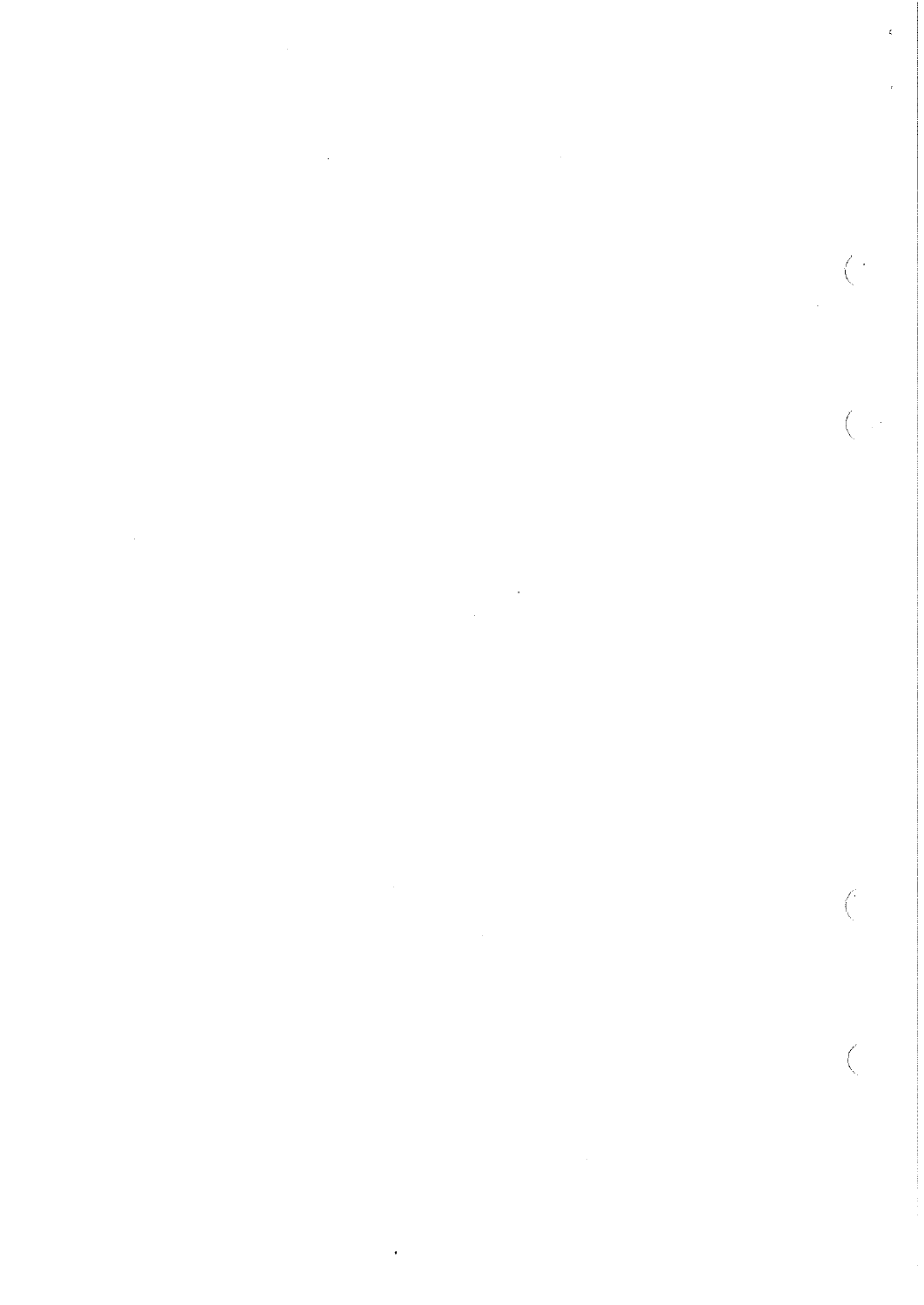## **LAND TAX ACT 1936**

being

Land Tax Act 1936 No. 2318 of 1936 [Assented to 26 November 1936]<sup>1</sup>

#### **as** amended by

Land Tax Act Amendment Act 1942 No. 34 of 1942 [Assented to 26 November 1942] Land Tax Act Amendment Act 1948 No. 16 of 1948 [Assented to 23 September 19481 Land Tax Act Amendment Act 1952 No. 47 of 1952 [Assented to 4 December 1952]<sup>2</sup> Land Tax Act Amendment Act 1961 No. 8 of 1961 [Assented to 19 October 1961]<sup>3</sup> Land Tax Act Amendment Act 1965 No. 32 of 1965 [Assented to 2 December 19651 Land Tax Act Amendment Act 1966 No. 39 of 1966 [Assented to 25 August 1966] Land Tax Act Amendment Act 1967 No. 40 of 1967 [Assented to 28 September 1967j4 Land Tax Act Amendment Act 1969 No. 56 of 1969 [Assented to 4 December 19691' Land Tax Act Amendment Act 1970 No. 49 of 1970 [Assented to 10 December 1970]<sup>6</sup> Land Tax Act Amendment Act 1971 No. 53 of 1971 [Assented to 23 September 1971] Land Tax Act Amendment Act 1972 No. 78 of 1972 [Assented to 5 October 19721' Statutes Amendment (Valuation of Land) Act 1972 No. 79 of 1972 [Assented to 5 October 1972]<sup>8</sup> Rates and Taxes Remission Act 1974 No. 16 of 1974 [Assented to 4 April 1974]<sup>9</sup> Land Tax Act Amendment Act 1974 No. 109 of 1974 [Assented to 5 December 19741 Land Tax Act Amendment Act 1975 No. 48 of 1975 [Assented to 10 April 1975]<sup>10</sup> Statutes Amendment (Rates **and** Taxes Remission) Act 1975 No. 98 of 1975 [Assented to 20 November 19751'' Land Tax Act Amendment Act 1976 No. 41 of 1976 [Assented to 22 October 1976]<sup>12</sup> Land Tax Act Amendment Act 1977 No. 32 of 1977 [Assented to 27 October 1977]<sup>13</sup> Statutes Amendment (Rates and Taxes Remission) Act 1977 No. 55 of 1977 [Assented to 15 December 197714 Land Tax Act Amendment Act 1979 No. 61 of 1979 [Assented to 8 November 1979]<sup>15</sup> Statutes Amendment (Valuation of Land) Act 1981 No. 29 of 1981 [Assented to 19 March 1981]<sup>16</sup> Land Tax Act Amendment Act 1982 No. 79 of 1982 [Assented to 9 September 1982]<sup>17</sup> Land Tax Act Amendment Act 1983 No. 80 of 1983 [Assented to 24 November 1983]<sup>18</sup> Valuation of Land Act Amendment Act 1984 No. 88 of 1984 [Assented to 29 November 19841" Land Tax Act Amendment Act 1985 No. 79 of 1985 [Assented to 22 August 1985]<sup>20</sup> Land Tax Act Amendment Act 1986 No. 62 of 1986 [Assented to 6 November 1986]<sup>21</sup> Rates and Land Tax Remission Act 1986 No. 78 of 1986 [Assented to 4 December 1986]<sup>22</sup> Statutes Amendment (Taxation) Act 1987 No. 2 of 1987 [Assented to 5 March 19871 Land Tax Act Amendment Act 1987 No. 72 of 1987 [Assented to 5 November 1987]<sup>23</sup> Land Tax Act Amendment Act 1988 No. 63 of 1988 [Assented to 27 October 1988]<sup>24</sup> Land Tax Act Amendment Act 1989 No. 48 of 1989 [Assented to 31 August 1989]<sup>25</sup> Land Tax Act Amendment Act 1990 No. 44 of 1990 [Assented to 25 October 1990]<sup>26</sup> Land Tax (Miscellaneous) Amendment Act 1991 No. 46 of 1991 [Assented to 21 November 1991] $^{27}$ Land Tax (Rates) Amendment Act 1992 No. 50 of 1992 [Assented to 29 October 1992]<sup>28</sup> Statutes Amendment (Expiation of Offences) Act 1992 No. 71 of 1992 [Assented to 19 November 1992]<sup>29</sup> Land Tax (Rates) Amendment Act 1993 No. 77 of 1993 [Assented to 27 October 1993]<sup>30</sup> Land Tax (Scale Adjustment) Amendment Act 1994 No. 63 of 1994 [Assented to 3 November 1994]<sup>31</sup> Land Tax (Home Unit Companies) Amendment Act 1995 No. 70 of 1995 [Assented to 2 November 1995]<sup>32</sup>

*NOTE:* 

Asterisks indicate repeal or deletion of text.

For the legislative history of the Act see Appendix 1. Entries appearing in the Appendix in bold type indicate the amendments incorporated since the last reprint.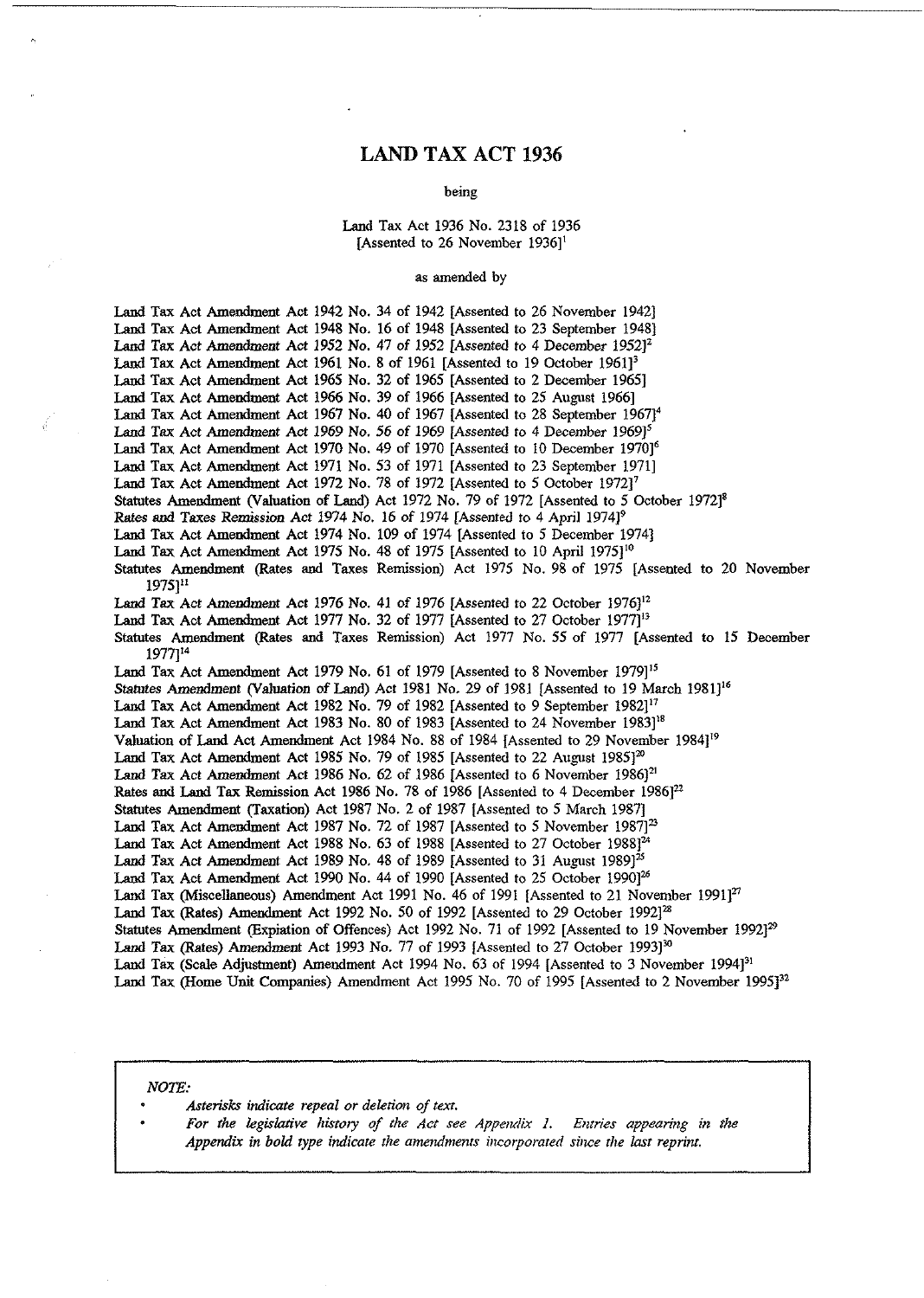- $\mathbf{I}$ Came into operation 7 January. 1937: *Gaz.* 7 January 1937, p. 1.
- $\overline{2}$ For operation *and* application *see* Act No. 47 of 1952, s. 18.
- $\overline{\mathbf{3}}$ For operation *and* application *see* Act No. 8 of 1961, s. 13.
- $\overline{4}$ Came into operation 22 February 1968, being the day on which the Real Property Act Amendment (Strata Titles) Act 1967 came into operation: *Gaz.* 22 February 1968, p. 515.
- $\mathbf{s}$ Came into operation 21 May 1970: Gaz. 21 May 1970, p. 1842.
- 6 Came into operation 30 June 1971: Gaz. 10 June 1971, p. 2830.
- 7 Came into operation **at** midnight on 30 June 1972: s. 2.
- Came into operation 1 June 1972: s. 2.
- Came into operation 1 July 1973: s. 2.
- 10 Came into operation 2 June 1975: *Gaz.* 22 May 1975, p. 1987.
- $\overline{11}$ Came into operation 1 July 1975: s. 2.
- $12$ Came into operation 30 June 1976: s. 2.
- $13$ Came into operation 30 June 1977: s. 2.
- $14$ Came into operation 1 July 1978: s. 2.
- $15$ Came into operation 30 June 1979: **s.** 2
- 16 Came into operation 30 June 1981: *Gaz.* 4 June 1981, p. 1640.
- $\overline{17}$ Came into operation (except **s.** 15) 30 June 1982: **s.** 2; s. 15 came into operation 8 December 1983: **Gaz.**  8 December 1983, p. 1616.

 $\frac{1}{2}$  .

- 18 Came into operation 30 June 1983: s. 2.
- 19 Came into operation 11 July 1985: *Gaz.* 4 July 1985, p. 6.
- $\boldsymbol{\mathfrak{D}}$ Came into operation **at** midnight on 30 June 1985: s. 2.
- $21$ Came into operation (except s. 7 and the schedule) at midnight on 30 June 1986: s. 2(1); remainder of Act came into operation 18 May 1987: *Gat.* 23 April 1987, p. 1072.
- $\overline{\mathbf{z}}$ Came into operation 1 April 1987: *Gaz.* 26 March 1987, p. 702.
- $\mathbf{z}$ Came into operation at midnight on 30 June 1987: s. 2.
- $\overline{24}$ Came into operation at midnight on 30 June 1988: s. 2.
- $25$ Came into operation at midnight on 30 June 1989: **s.** 2.
- $\overline{26}$ Came into operation at midnight on 30 June 1990: s. 2.
- $\overline{z}$ Came into operation at midnight on 30 June 1991: s. 2.
- 28 Came into operation at midnight on 30 June 1992: s. 2.
- Came into operation 1 March 1993: *Gaz.* 18 February 1993, p. 600. 29
- 30 Came into operation at midnight on 30 June 1993: s. 2.
- 31 Came into operation **at** midnight on 30 June 1994: s. 2.
- $32$ Came into operation **at** midnight on 30 June 1995: s. 2.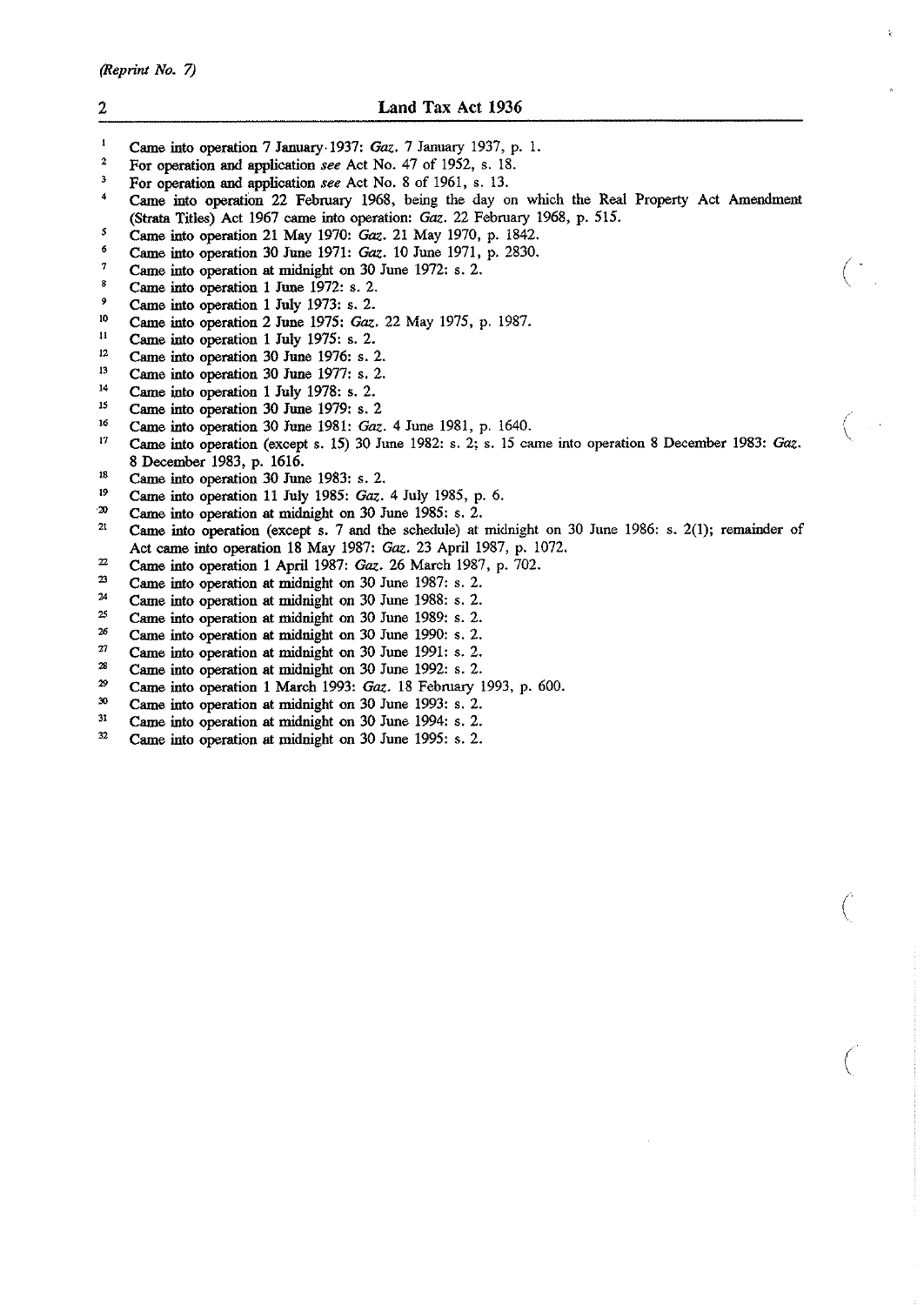An Act to consolidate the enactments relating to the imposition, assessment, and collection of taxes upon land.

The Parliament of South Australia enacts as follows:

## PART 1 PRELIMINARY

Short title

1. This Act may be cited as the **Land** *Tax Act* 1936.

\* \* \* \* \* \* \* \* \* \*

#### Interpretation

4. (1) In this Act, unless the contrary intention appears-

"aggregation principle" means the principle under which the taxable value of all land owned by the same taxpayer is aggregated for the calculation of land tax;'

"business of primary production" means the business of agriculture, pasturage, horticulture, viticulture, apiculture, poultry farming, dairy farming, forestry or any other business consisting of the cultivation of soils, the gathering in of crops, the rearing of livestock or the propagation and harvesting of fish or other aquatic organisms;

"the Commissioner" means the Commissioner of Land Tax or any deputy of the Commissioner of Land **Tax** and includes any other person while performing any of the duties or functions of the Commissioner of Land Tax;

"company" includes any corporate body;

"defined rural area" means an area declared by the Governor under section **12C;** 

"defined shack-site area" means an area declared by the Governor under section 12D;

"determination of site value" in relation to land means a determination or assessment of site value in force under the *Valuation of Land Act* 1971;

"document" means book, account, paper (including a security or any instrument) or any record of information, whether in writing or accessible only through the use of a computer or other device;

"land used for primary production" means any parcel of land of not less than 0.8 hectare in area as to which the Commissioner is satisfied-

- **(a)** that the land is used wholly or mainly for the business of primary production; and
- (b) where the land is within a defined rural area that the principal business of the owner of the land-
	- (i) is primary production of the type for which the land is used and the land is used to a significant extent for the purposes of that business; or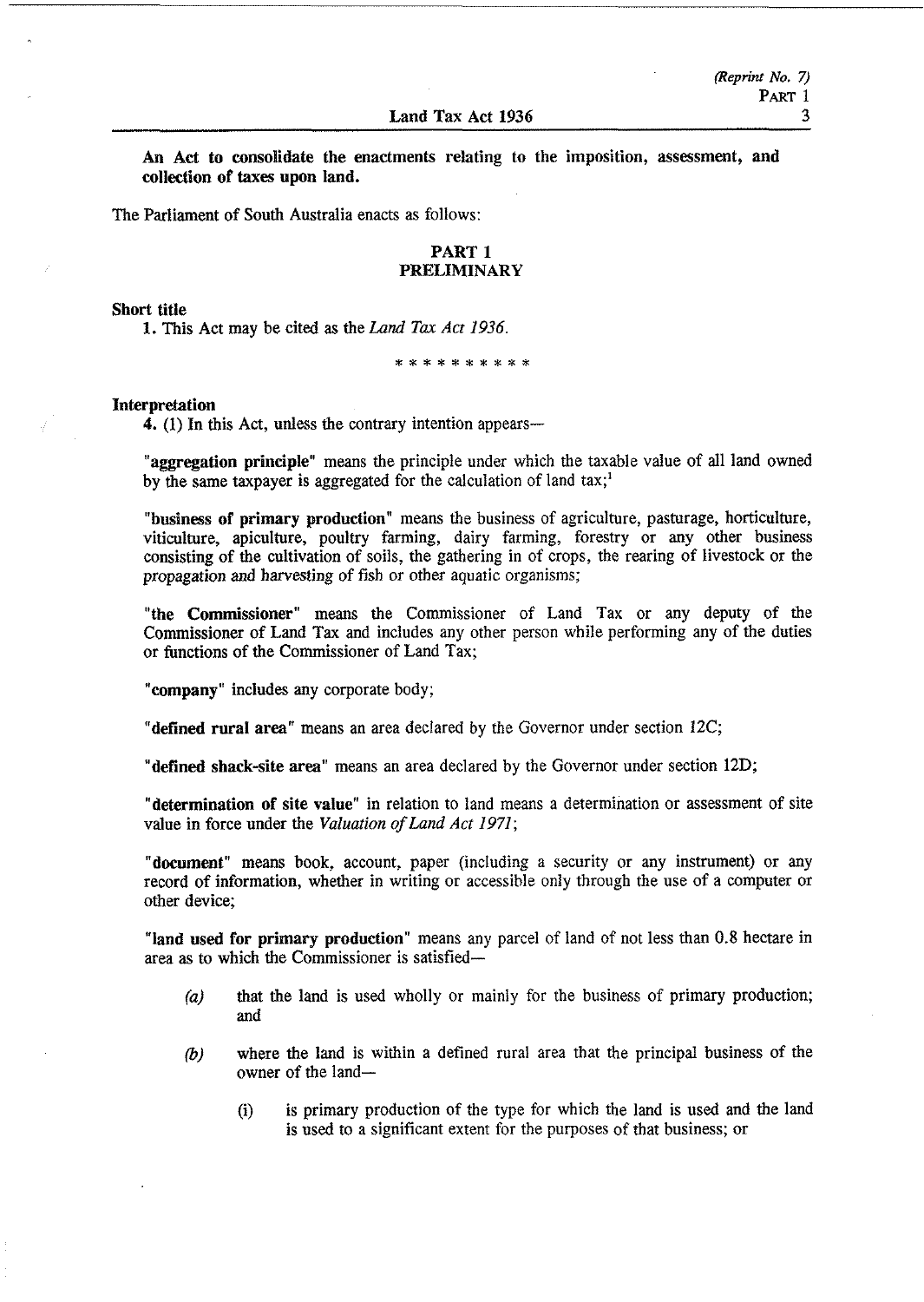(ii) is the business of processing or marketing primary produce and the land or produce of the land is used to a significant extent for the purposes of that business;

"land **tax"** means any **tax** imposed by this Act;

"liquidator" means a person who, whether or not appointed as liquidator, is required by law to carry out the winding up of a company;

"notice" **means** any notice, written or printed, or partly written or partly printed;

"owner "-

- **(a)** in relation to land alienated from the Crown by grant in fee simple means any person (other than a mortgagee of the land) $-$ 
	- (i) who holds; or
	- (ii) who is entitled to; or
	- (iii) who is entitled to purchase or acquire,

a legal or equitable estate of fee simple in the land or any other estate or interest (other than an estate or interest of leasehold) in the land conferring a right to possession of the land; and

 $\bigg($ 

- $(b)$  in relation to land of the Crown subject to any agreement for sale, or right of purchase, means the person entitled to the benefit of that agreement or right of purchase; and
- **(c)** in relation to land held under perpetual lease, means the holder of that lease; and
- *(d)* in relation to land held under a shack site lease, means the holder of that lease; and
- *(e)* in relation to land in a defined shack-site area, means the occupier of the land;

"particular notice" means a notice served personally, or by leaving it at, or posting it addressed to, the usual or last known place of residence or business of the person to whom or to which the notice is intended to be given, or, by affixing it conspicuously on any land to which the notice relates; <sup>&</sup>lt;

"retirement village" means retirement village as defined in the *Retirement Villages Act 1987*;

"returns" includes all returns, declarations, statements, and information that are required to be furnished under this Act;

"shack site lease" means a lease for the occupation of land for holiday, recreational or residential purposes where-

**(a)** the land is situated on or adjacent to the banks of the River Murray, a tributary of the River Murray, or a lake or lagoon connected with the River Murray or a tributary of the River Murray; and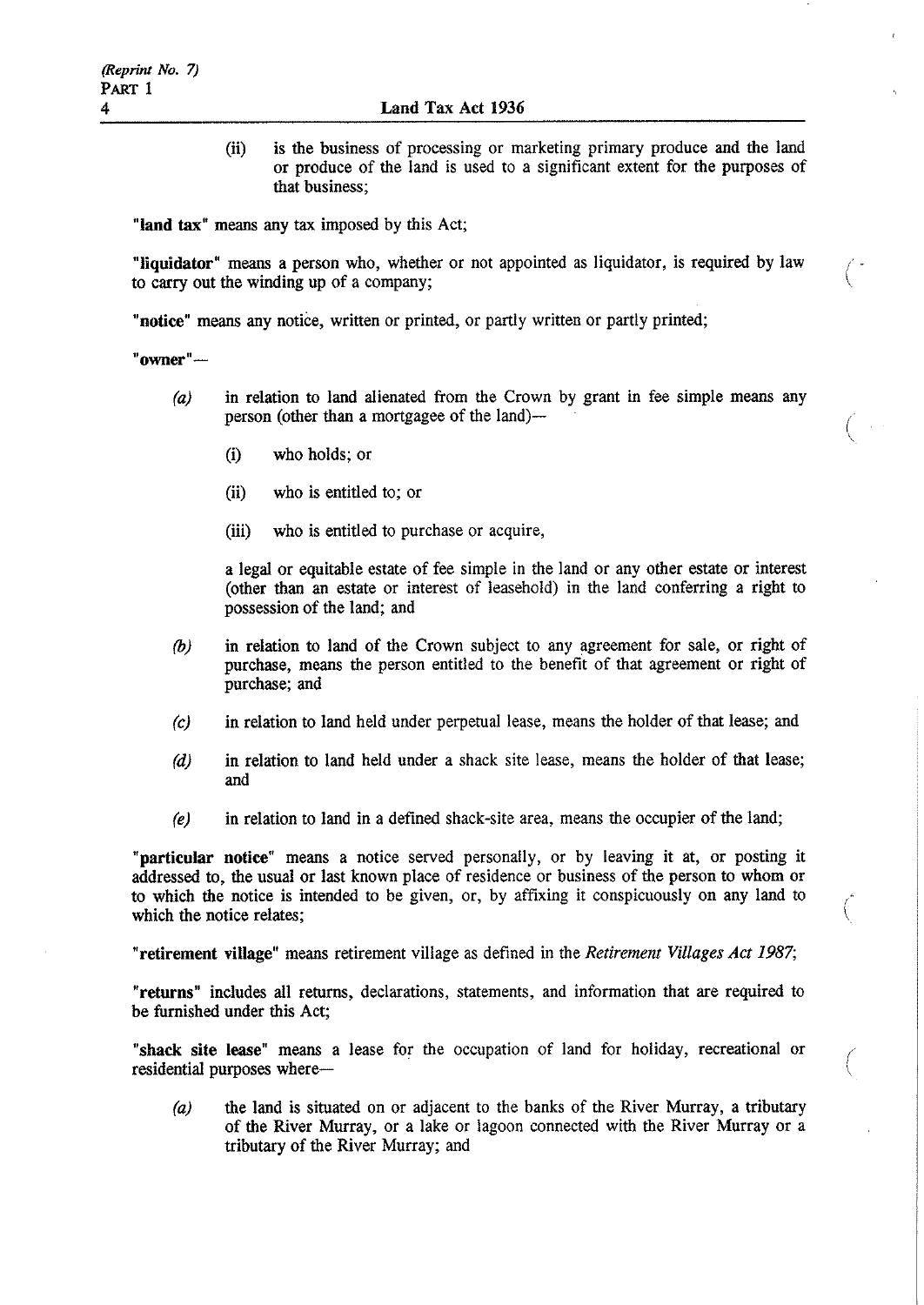- $(b)$  the lease was, as at midnight on 30 June, 1989, registered over the relevant land; and
- *(c)* the term of the lease is at least 40 years;

"site value" in relation to land has the meaning assigned by the *Valuation of* **Land** *Act* 1971;

"tax" means land tax, all interest payable in respect of land tax, and any fine imposed under this Act;

"taxpayer" includes every person who is liable to pay any tax pursuant to this Act;

"taxpayer **in** a representative capacity" means a taxpayer in respect of land to which the taxpayer is not beneficially entitled;

"trade" includes profession, trade, business, and avocation.

 $(2)$  If-

- **(a)** the whole of the land owned by a company consists of a group of dwellings and land appurtenant to those dwellings; and
- (5) all the issued shares of the company are owned by shareholders who acquire exclusive rights to occupy land of the company by virtue of their shareholdings in the company; and
- **(c)** each dwelling owned by the company is occupied (or able to be occupied) by a shareholder in the company or a person deriving rights of occupancy from a shareholder in the company; and
- *(d)* the scheme of company ownership and shareholder occupation of the dwellings was established before 22 February 1968,

then each dwelling will be taken to be a separate parcel of land and, despite the definition of "owner" in subsection **(I),** the shareholder who is entitled to occupy the dwelling (and not the company) will be taken to be the legal owner of the land on which the dwelling is situated.

' **See section 12(3).** 

*Note: For definition of divisional penalties (and divisional expiation fees) see Appendix 2.*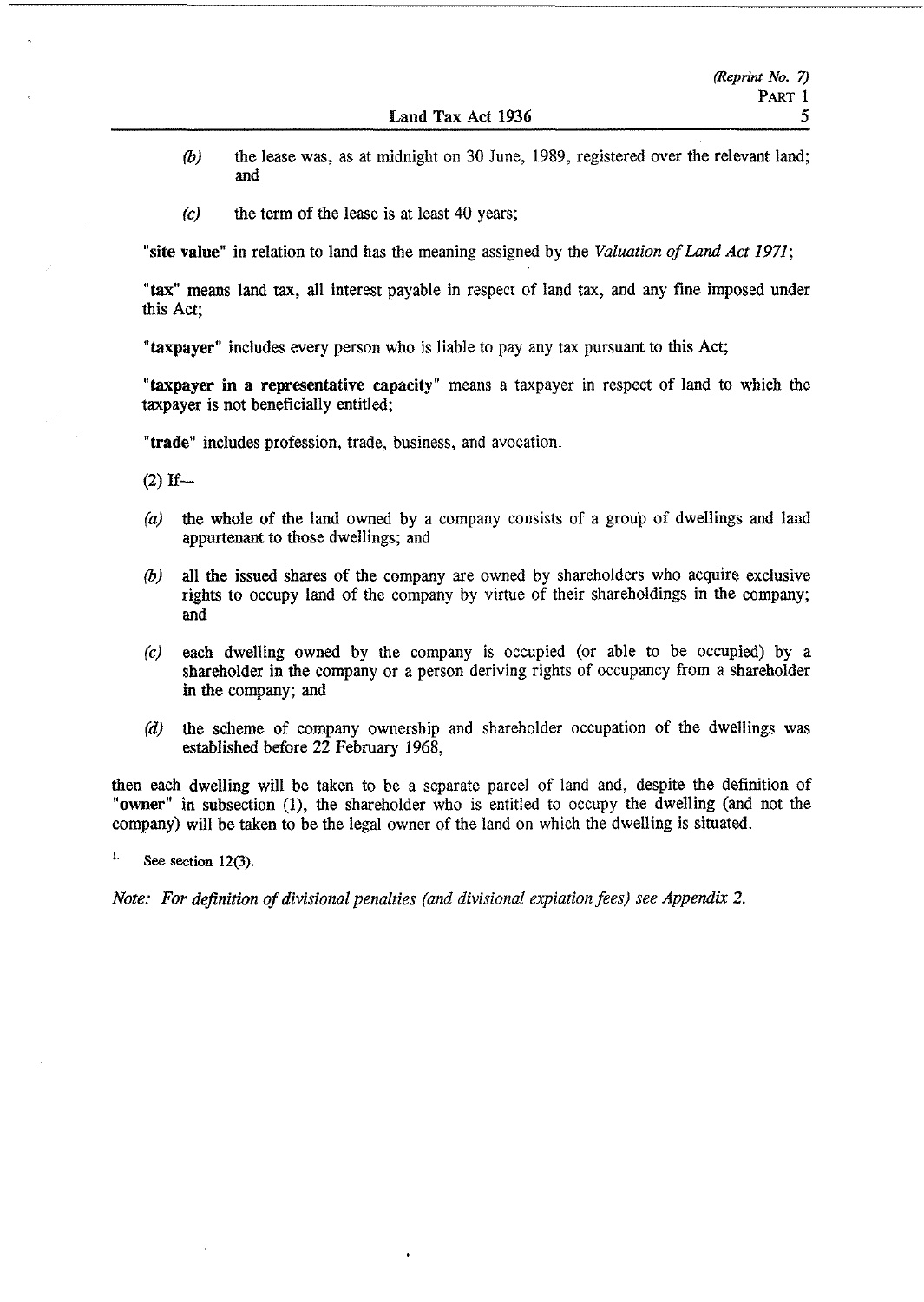## PART **2**  ADMINISTRATION

#### The Commissioner and staff

**4A.** (1) There shall be a Commissioner of Land Tax.

(2) The Commissioner shall have such staff as is necessary for the administration of this Act.

**(3)** The Commissioner and the Commissioner's staff are Public Service employees.

## Administration by Commissioner

5. The Commissioner has the general administration of this Act.

\* \* \* \* \* \* \* \* \* \*

 $\bigg($ 

## Commissioner may act as a State taxation officer

7. The Commissioner may perform the functions of a State taxation ofticer under Part IIIA of the *Taxation Administration Act 1953* of the Commonwealth.

## **Secrecy**

7A. **A** person shall not divulge or communicate information acquired in, or in connection with, the administration of this Act, except-

- *(a)* with the consent of the person from whom the information was obtained; or
- *(b)* in connection with the administration of this Act; or
- $(c)$  to-
	- (i) the Commonwealth Commissioner of Taxation; or
	- (ii) an officer of this or another State, or of a Territory, employed in the administration of laws relating to taxation; or
- *(d)* to the Commissioner for Corporate Affairs; or
- *(e)* for the purposes of legal proceedings under this Act.

Penalty: \$10 **000.** 

\* \* \* \* \* \* \* \* \* \*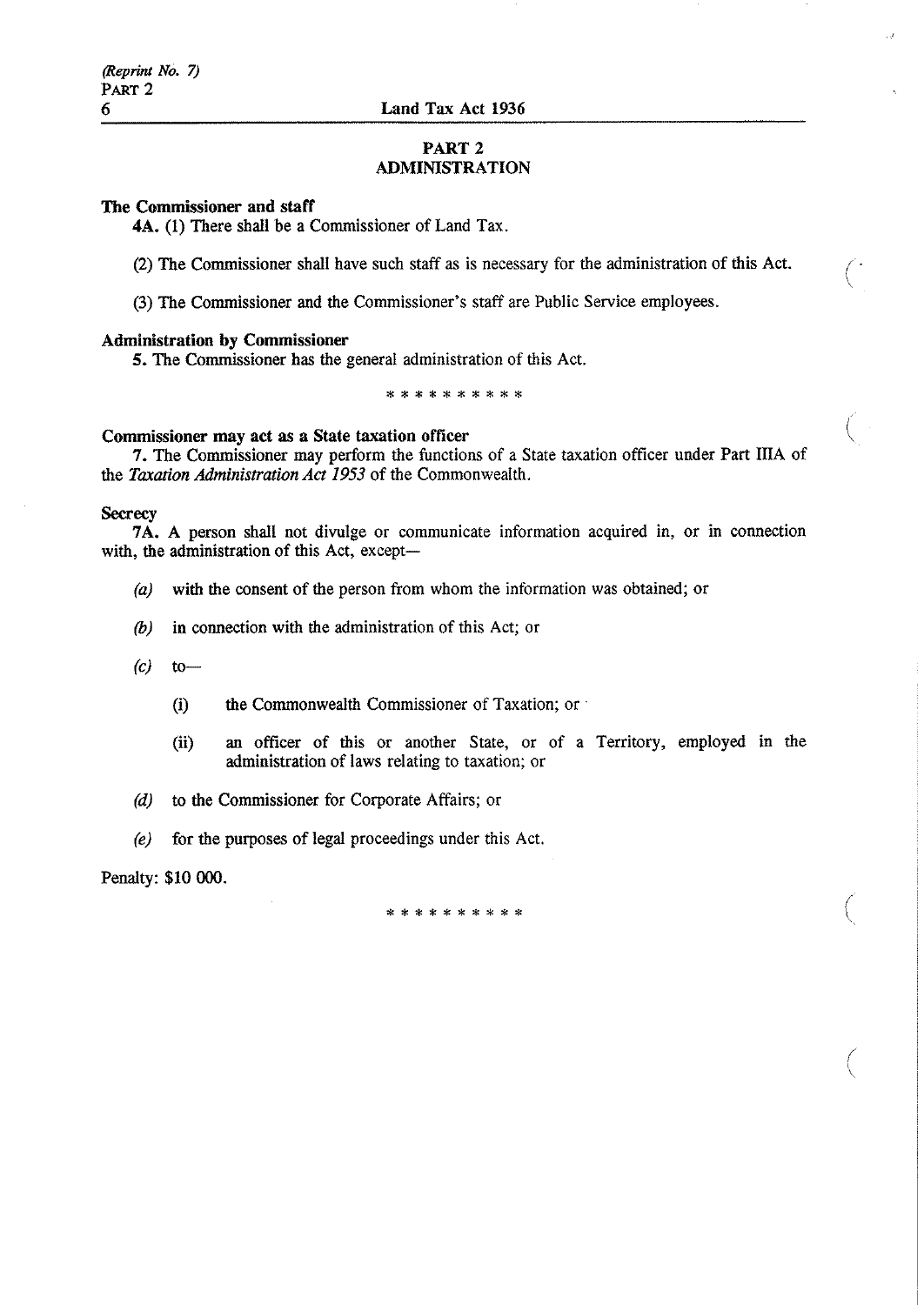*(Reprint* **No.** 7) **PART 3** 

Land Tax Act 1936 **7 7** 

## **PART 3 THE TAXES ON LAND**

### Exemption from land **tax**

**10.** (1) **Taxes** are imposed on all land in the State, with the following exceptions:

- (a) land of the Crown that is not subject to-
	- (i) a perpetual lease; or
	- (ii) an agreement for sale or right of purchase;
- (b) park land, public roads, public cemeteries, and other public reserves;
- **(c)** land used solely for religious purposes, or used solely for the purposes of a hospital subsidised by the Government of the State, or used by any institute under the *Libraries Act* 1982;
- (d) land that is-
	- (i) owned by an association whose objects are or include the supplying to necessitous or helpless persons of living accommodation, food, clothing, medical treatment, nursing, pre-maternity or maternity care, or other help, either without cost to such persons or in return for payments or services the amount or value of which is in the Commissioner's opinion substantially less than the value of the accommodation, food, clothing, treatment, nursing, care or help supplied; and
	- (ii) solely or mainly used for all or any such purposes;
- *(e)* land that is-
	- (i) owned by an association which receives an annual grant or subsidy from money voted by Parliament; and
	- (ii) in the Commissioner's opinion, solely or mainly used for the purposes for which the grant or subsidy is made;
- (f) land that is let to or occupied by an association of the kind mentioned in paragraph  $(d)$ or *(e),* and that is used solely or mainly for purposes mentioned in those paragraphs, and for which the association pays either no rent or other sum or a rent or other sum that in the Commissioner's opinion is a nominal one;
- $(fa)$  land that-
	- (i) is owned by an association whose object is, or whose objects include, the conservation of native fauna and flora; and
	- (ii) is in the opinion of the Commissioner used, without profit to the association or any other person, solely or mainly as a reserve for the purpose of conserving native fauna or flora;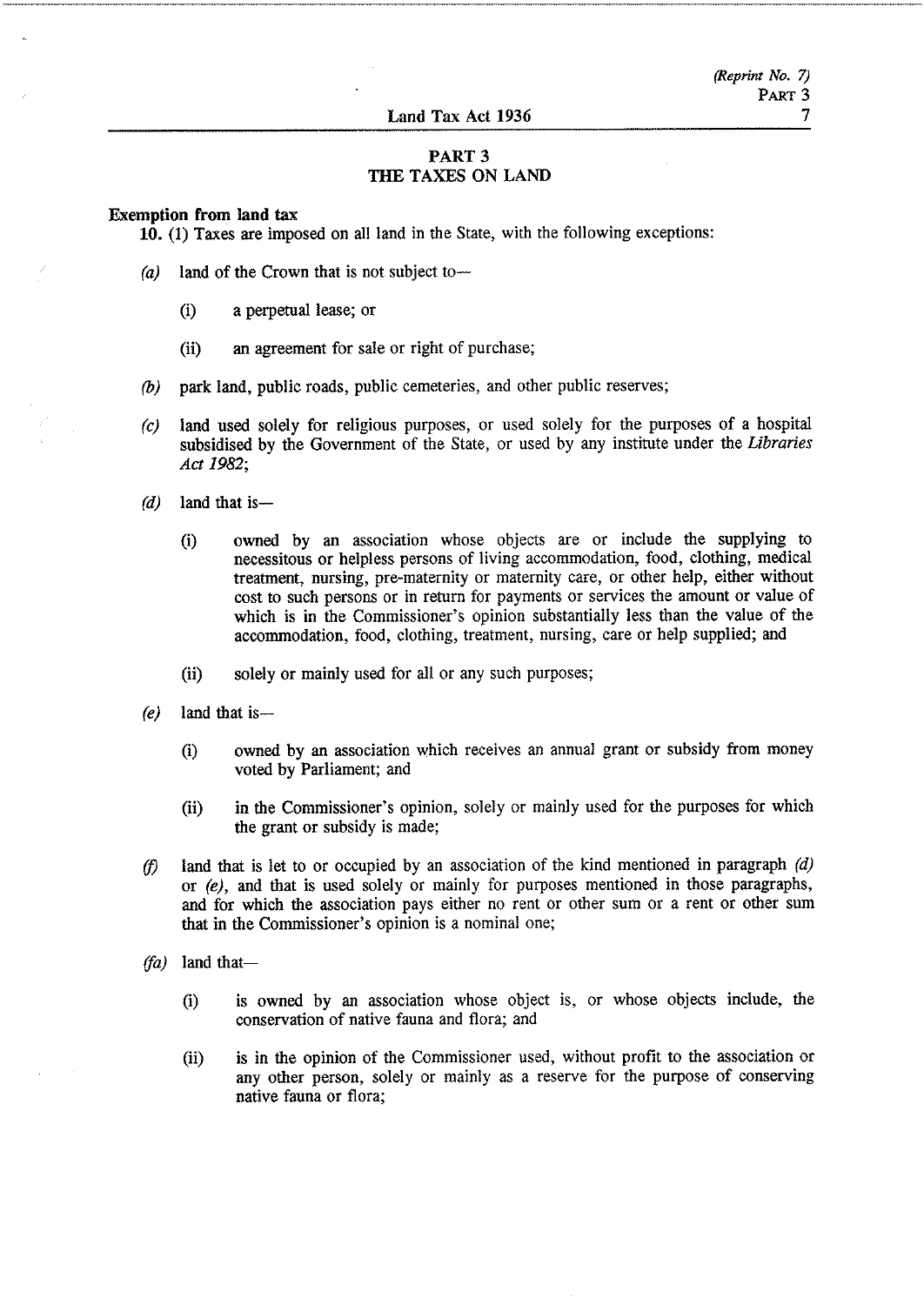- **(g)** land that is owned or occupied without payment by any person or association carrying on an educational institution otherwise than for pecuniary profit, and that is occupied and used solely or mainly for the purposes of such an institution (but this exemption does not extend to land or buildings held as an investment and not being the site or grounds of the institution);
- $(h)$  land that is owned by-
	- (i) a municipal or district council; or
	- (ii) a controlling authority established under Part 19 of the Local *Government Act 1934;* or

 $\left(\right)$ 

- (iii) the Renmark Irrigation Trust;
- **0)** land that is owned by an association that is established for a charitable, educational, benevolent, religious or philanthropic purpose (whether or not the purpose is charitable within the meaning of any rule of law) and is declared by the Commissioner to be exempt from land tax on the ground-
	- (i) that the land is or is intended to be used wholly or mainly for that purpose; or
	- (ii) that the whole of the net income (if any) from the land is or will be used in furtherance of that purpose;
- $(a)$  land that is owned by-
	- (i) **an** association that holds the land wholly or mainly for the purpose of playing cricket, football, tennis, golf or bowling or other athletic sports or exercises; or
	- (ii) an association that holds the land wholly or mainly for the purpose of horse racing, trotting, dog racing, motor racing or other similar contests; or
	- (iii) an association of ex-servicemen or of dependants of ex-servicemen that holds the land for the social or recreational purposes of its members; or
	- (iv) an association of employers or employees, registered under a law of the Commonwealth or of the State relating to industrial conciliation and arbitration that occupies the land for the purposes of the association; or
	- **(v)** an association that holds the land wholly or mainly for the recreation of the local ( community; or
	- (vi) an association that holds the land for the purpose of agricultural shows, and exhibitions of a similar nature; or
	- (vii) an association that holds the land for the purpose of preserving buildings or objects of historical value on the land; or i
	- (viii) a prescribed association or an association of a prescribed kind,

and is declared by the Commissioner to be exempt from land tax on the ground that the whole of the net income (if any) from the land is used in furtherance of the objects of the association and not for securing a pecuniary profit for the association or any of its members;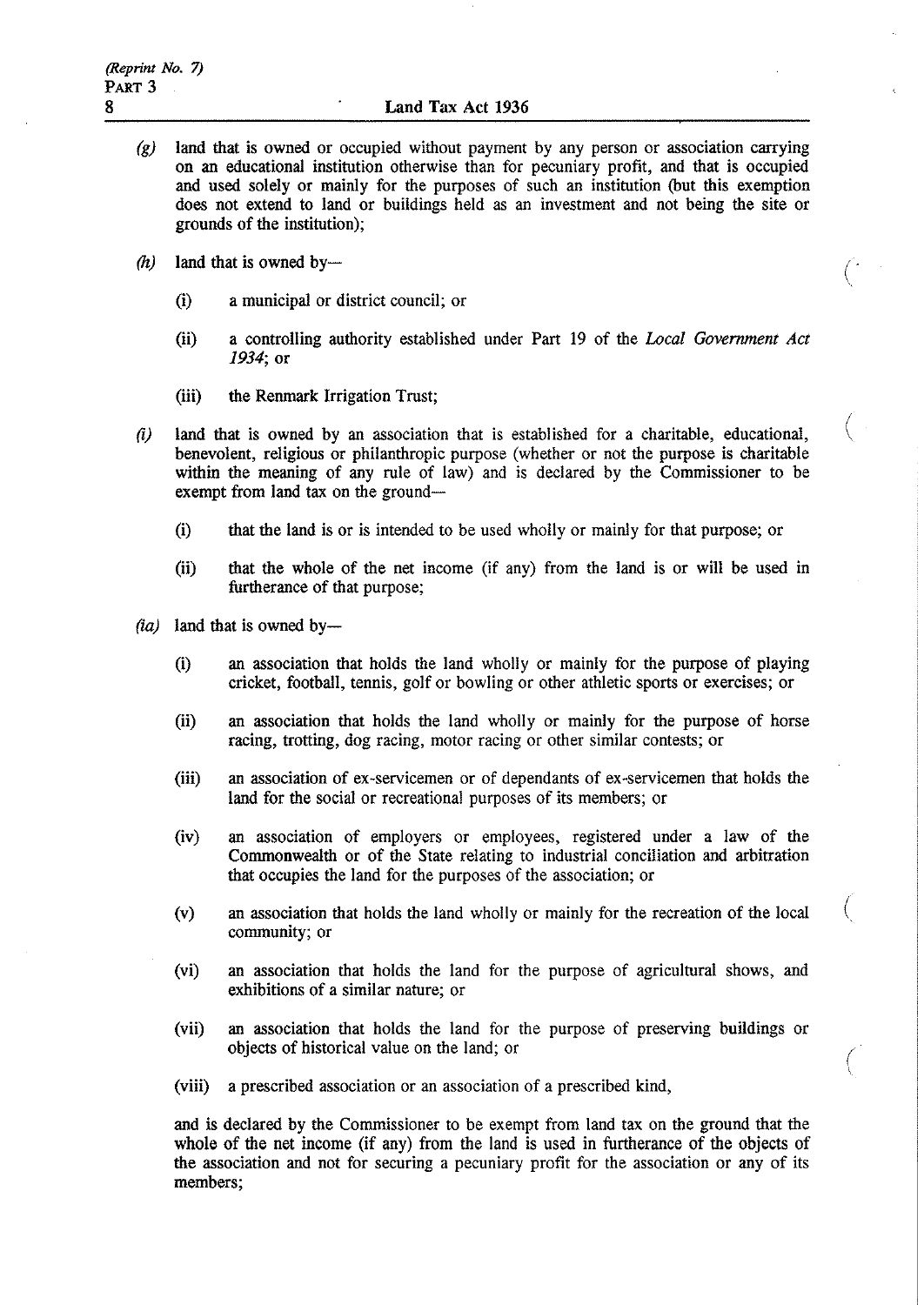- $(i)$  land used for primary production;
- $(k)$  land that is owned by a prescribed body and used for the benefit of the Aboriginal people;
- **(1)** land that is exempt from land tax under section 10A.

(2) The **taxes** so imposed will be raised and levied pursuant to this Act in aid of the General Revenue of the State for every financial year.

(3) The **taxes** so imposed for a particular financial year will, subject to this Act, be calculated as at midnight on the thirtieth day of June immediately preceding that financial year on the basis of circumstances then existing.

(4) Land of the Crown, subject to any agreement for sale or right of purchase, is liable to taxation, whether that agreement or right is absolute or conditional, and whether it is capable of completion or exercise immediately or at any future time.

(5) Nothing in this Act interferes with any exemption, by special legislation, of land from taxation.

## Exemption of certain residential land from land tax

**10A.** (1) Land is exempt from land tax under this section if—

- **(a)** proper grounds exist for exempting the land from land tax; and
- **(bJ** the land has been exempted from land tax in pursuance of this section and the exemption is, for the time being, in force.

(2) Where proper grounds exist upon which that land may be exempted from land tax in pursuance of this section an owner of the land may apply to the Commissioner for an exemption in respect of that **land.** 

(3) **A** person shall not make any false or misleading statement or representation in an application made, or purporting to be made, under this section.

Penalty: \$1 000 or imprisonment for **3** months.

(4) The Commissioner may, if satisfied that proper grounds exist for doing so, exempt land from land tax (whether or not an application for exemption has been made).

(5) The Commissioner must, on exempting land from land tax under this section, give notice in writing to an owner of the land setting out the grounds on which the exemption is made.

 $(6)$  Where--

**(a)** a notice of exemption under subsection (5) contains a statement purporting to be-

- (i) a statement of fact; and
- (ii) a ground on which the exemption is made; and

*(Reprim* **No. 7j**  PART **3**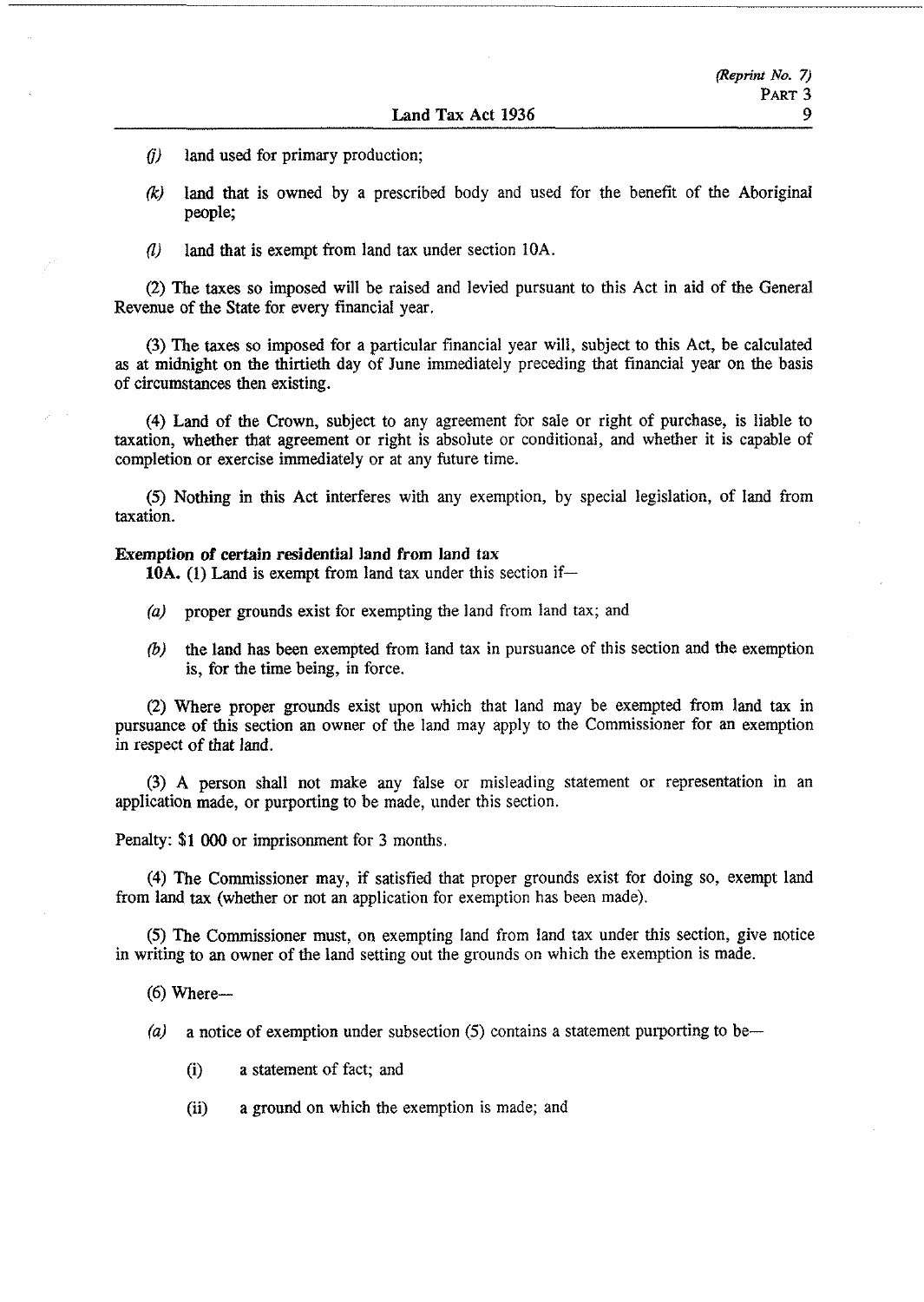$(b)$  the statement is inaccurate in any respect,

the owner to whom notice of the exemption was given shall, within 21 days after the date of receipt of the notice, notify the Commissioner of the inaccuracy.

Penalty: *\$500.* 

Expiation fee: Division 9 fee.  $\left(\frac{1}{2}\right)$ 

 $(7)$  Where--

- **(a)** land has been exempted from land tax in pursuance of this section; and
- (b) in the opinion of the Commissioner, proper grounds for the exemption do not, or have ceased to, exist,

the Commissioner may revoke the exemption.

(8) Where land has been exempted from land tax in pursuance of this section, and proper grounds for the exemption cease to exist, the owner of the land shall forthwith inform the Commissioner in writing of that fact and (whether or not the Commissioner is so informed and whether or not the exemption is revoked) the land will cease to be exempt from land tax.

(9) If an owner of land fails to comply with subsection **(8),** the owner is guilty of an offence.

Penalty: *\$500.* 

Expiation fee: Division 9 fee.

(10) An exemption granted in pursuance of this section is effective from a day (which may be antecedent or subsequent to the day on which it was granted) determined by the Commissioner.

(11) For the purposes of this section, proper grounds for exempting land from land **tax** exist if-

- $(a)$  the land is owned by-
	- (i) a natural person for whom the land constitutes his or her principal place of residence (whether or not he or she is the sole owner of the land); or

\* \* \* \* \* \* \* \* \* \*

(iii) a person entitled to the benefit of this section pursuant to subsection (12a); and

(b) the criteria for the time being in force under subsection  $(13)$  are satisfied.

(12a) The owner of land comprising a retirement village is entitled to the benefit of this section in respect of so much of the land as consists of-

- **(a)** a residential unit occupied, pursuant to a residence contract, by a natural person (alone or with any other person) as his or her principal place of residence; or
- (b) the land appurtenant to any such unit; or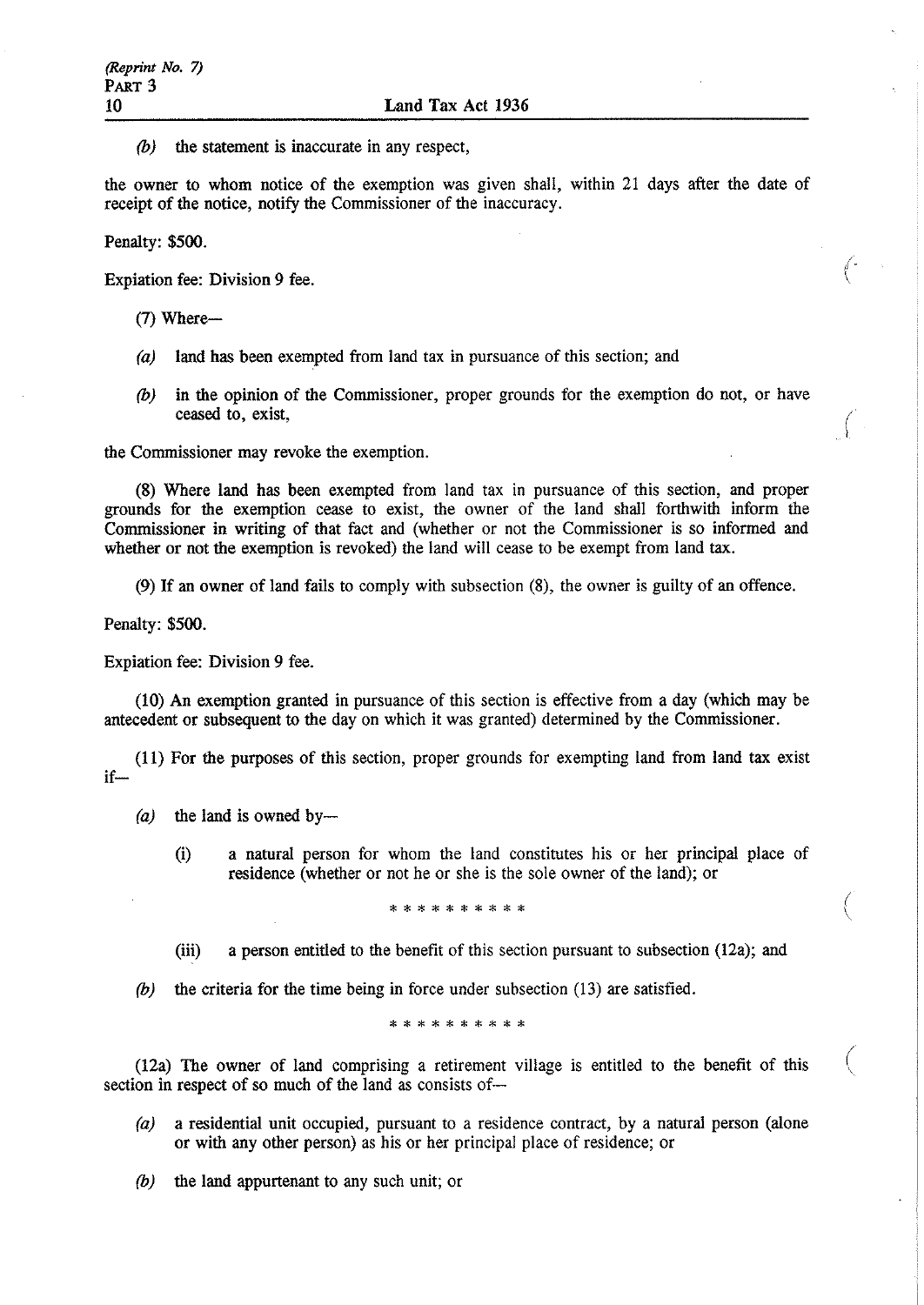*(c)* a facility provided pursuant to the retirement village scheme for the exclusive use of the residents (and their guests).

(13) The Governor may, by regulation, determine criteria for the purposes of subsection  $(11)(b)$ .

(14) A notice under this section may be given personally or by post.

(15) Where an owner of land contravenes or fails to comply with a provision of this section, and, in consequence, land tax is not assessed in respect of that land during a financial year for which land tax is payable upon the land, the Commissioner may assess the land tax upon the land for that financial year at a rate not exceeding double the rate that would otherwise have been applicable.

#### Taxable value **of** land

**11.** (1) Subject to this Act, the site value of land is its taxable value.

**(2)** Land tax in respect of a particular financial year is calculated on the basis of determinations of site value in force under the *Valuation of* Land *Act I971* as at midnight on the thirtieth day of June immediately preceding the commencement of that financial year (whether the determination is actually made before, on or after that date).

(3) Where a determination of site value as in force at the date referred to in subsection (2) is corrected or amended under the *Valuation of Land Act 1971* (whether in pursuance of an objection, review or appeal or otherwise), the determination of site value, as corrected or amended, must be used for the calculation of land tax.

## \* \* \* \* \* \* \* \* \* \*

#### Scale **of** land **tax**

12. (1) Land tax is calculated on the basis of the taxable value of the land in accordance with the following table:

| Taxable value of land                             | Amount of tax                                                                        |  |
|---------------------------------------------------|--------------------------------------------------------------------------------------|--|
| Not exceeding \$50 000                            | Nil                                                                                  |  |
| Exceeding \$50 000 but not exceeding \$300 000    | \$0.35 for every \$100 or fractional part of \$100<br>over \$50 000.                 |  |
| Exceeding \$300 000 but not exceeding \$1 million | \$875 plus \$1.65 for every \$100 or fractional<br>part of \$100 over \$300 000.     |  |
| Exceeding \$1 million                             | \$12 425 plus \$3.70 for every \$100 or<br>fractional part of \$100 over \$1 million |  |
| * * * * * * * * * *                               |                                                                                      |  |

(3) Except as otherwise provided by this Act, land tax is calculated on the basis of the aggregate taxable value of all land owned by the taxpayer.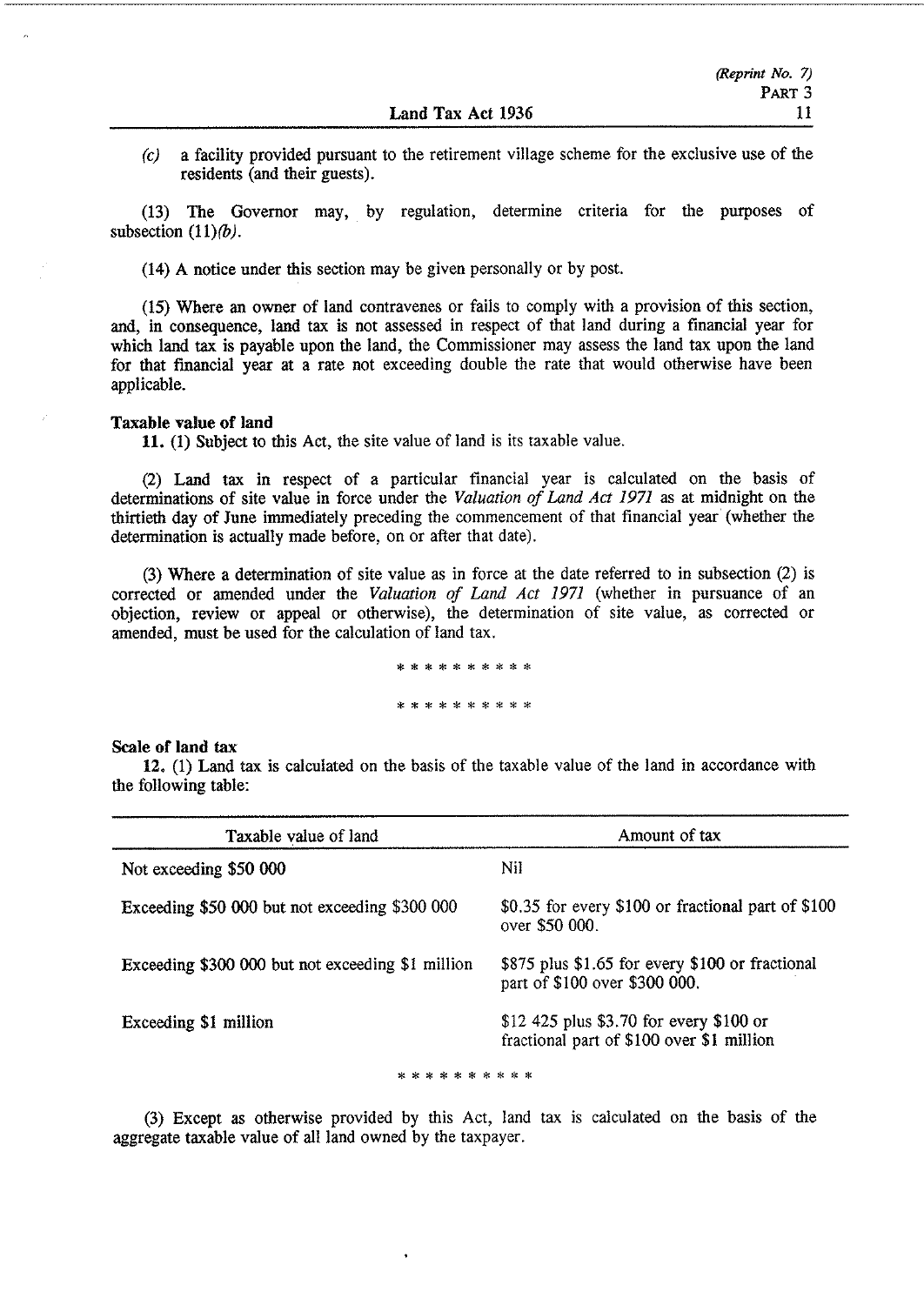(4) Where a taxpayer is liable to pay land tax in respect of land included in more than one land tax assessment, the land tax is (subject to any additional levy that affects portion only of that land) apportioned to and chargeable on the land included in the various assessments in the proportions that the taxable value of the land included in each separate assessment bears to the aggregate taxable value of all the land.

#### Defined rural areas

12C. The Governor may, by proclamation-

- **(a)** declare any part of the State to be a defined rural area for the purposes of this Act; or
- (b) vary or revoke any such declaration.

#### Defined shack-site areas

**12D.** (1) The Governor may, by proclamation-

- **(a)** declare any part of the State to be a defined shack-site area for the purposes of this Act; or
- (b) **vary** or revoke any such declaration.

(2) **A** proclamation under subsection (1) is effective from a day (which may be antecedent or subsequent to the day on which it is made) determined by the Governor.

#### Minimum **tax**

**13.** Where the total amount of land tax payable by any taxpayer in respect of any year would, apart from this section, be less than \$10, no land tax is payable.

> \* \* \* \* \* \* \* \* \* \* \* \* \* \* \* \* \* \* \* \*

## **Tax** in **eases** where there are two or more owners

15. **(1)** Subject to subsection (la), where two or more persons are the owners of land, the same amount of land tax is payable in respect of that land as if only one person were the owner.

(la) Subsection (1) does not affect the operation of any provisions of this Act under which the value of land is aggregated, for the purpose of the assessment of tax, with the value of other land.

> \* \* \* \* \* \* \* \* \* \* \* \* \* \* \*

## **Cases of** multiple ownership and aggregation of value

**15A.** (1) If two or more persons are owners of the same land but not all in the same capacity', the Commissioner may treat all who are owners of the land in one particular capacity (to be decided by the Commissioner) as-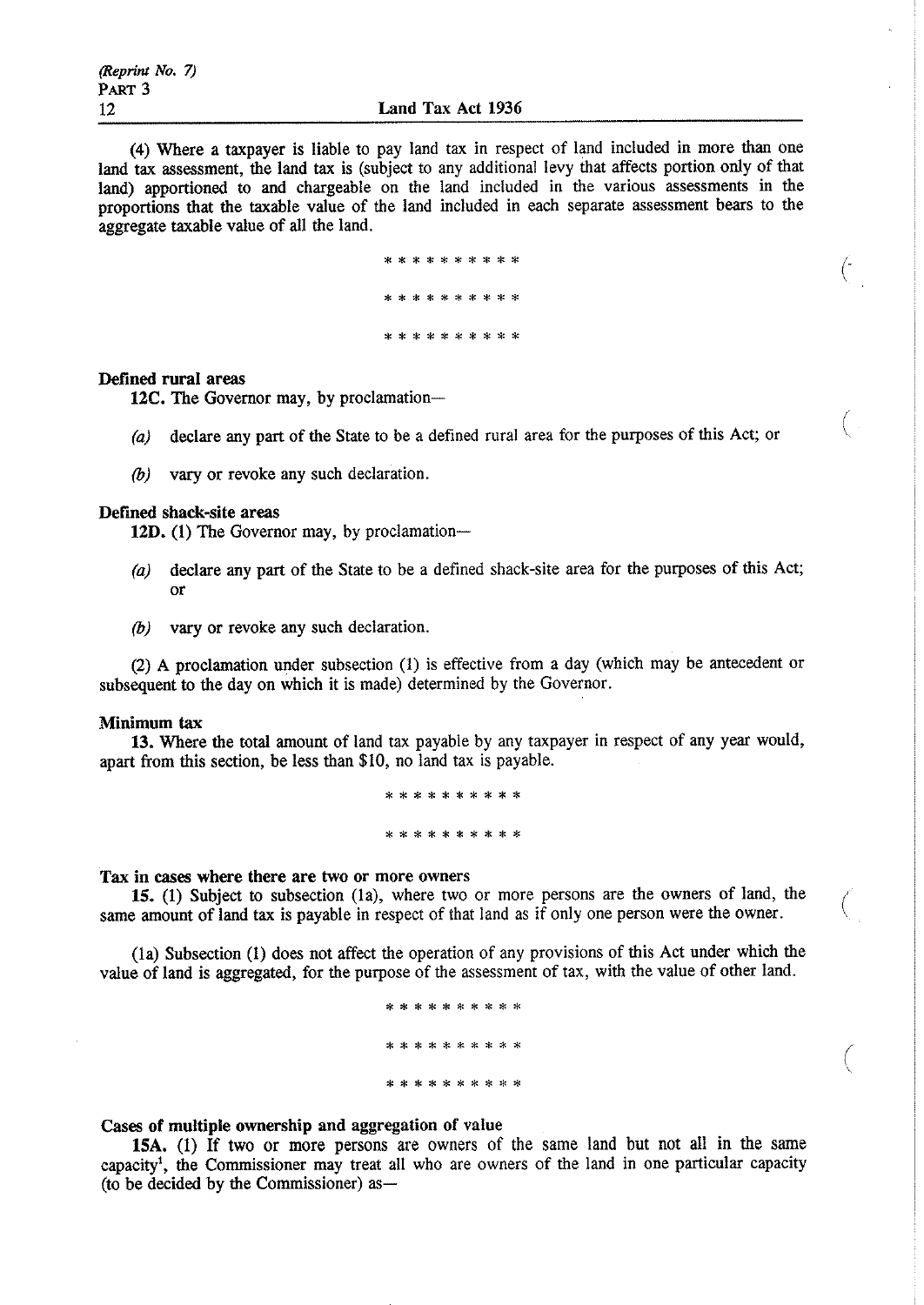- (a) the sole owner or owners of the land; and
- (b) the sole taxpayer or taxpayers for the land.

**(2)** If the Commissioner treats a person or persons as the sole owner or owners of land under subsection (1), the aggregation principle<sup>2</sup> applies as if that person or those persons were the sole owner or owners of the land.

- (3) The aggregation principal<sup>2</sup> is subject to the following qualifications:
- (a) if two or more persons are the taxpayers for the same land, the taxable value of the land will not be aggregated with the taxable value of-
	- (i) other land for which one or more, but not all, of those persons is or are the taxpayer or taxpayers; or
	- (ii) other land for which one or more of those persons and some other person are the taxpayers;
- (b) if land is held on trust (other than a trust arising because of a contract to purchase or acquire an estate or interest in the land), notice of the trust is given as required by regulation, and the trustee is the taxpayer for the land, the taxable value of the land will not be aggregated with the taxable value of other land owned by the same taxpayer unless the other land is held in trust for the same beneficiary.

(4) If two or more trustees own land separately, hut subject to the same trust, the Commissioner may treat any one of the trustees as the owner or owners of all the land subject to the trust.

(5) For the purposes of this section, the various capacities in which a person may be the owner of land are as follows:

- **(a)** as legal owner;
- (b) as equitable owner;
- **(c)** as prospective owner (ie. a person who has entered into a contract to purchase or acquire an estate or interest in the land);
- (d) as lessee under a perpetual lease or a shack-site lease;
- (e) if the land is in a defined shack-site area-as occupier.

'. **See subsection (5).** 

<sup>2.</sup> *ie.* the principle under which the taxable value of all land owned by the same taxpayer is aggregated for the **calculation of land tax-see section 12(3).** 

> $\star$   $\star$  $\star$  $\Delta \mathbf{r}$ \* \* \* \* \* \* \* \* \* \* \* \* \*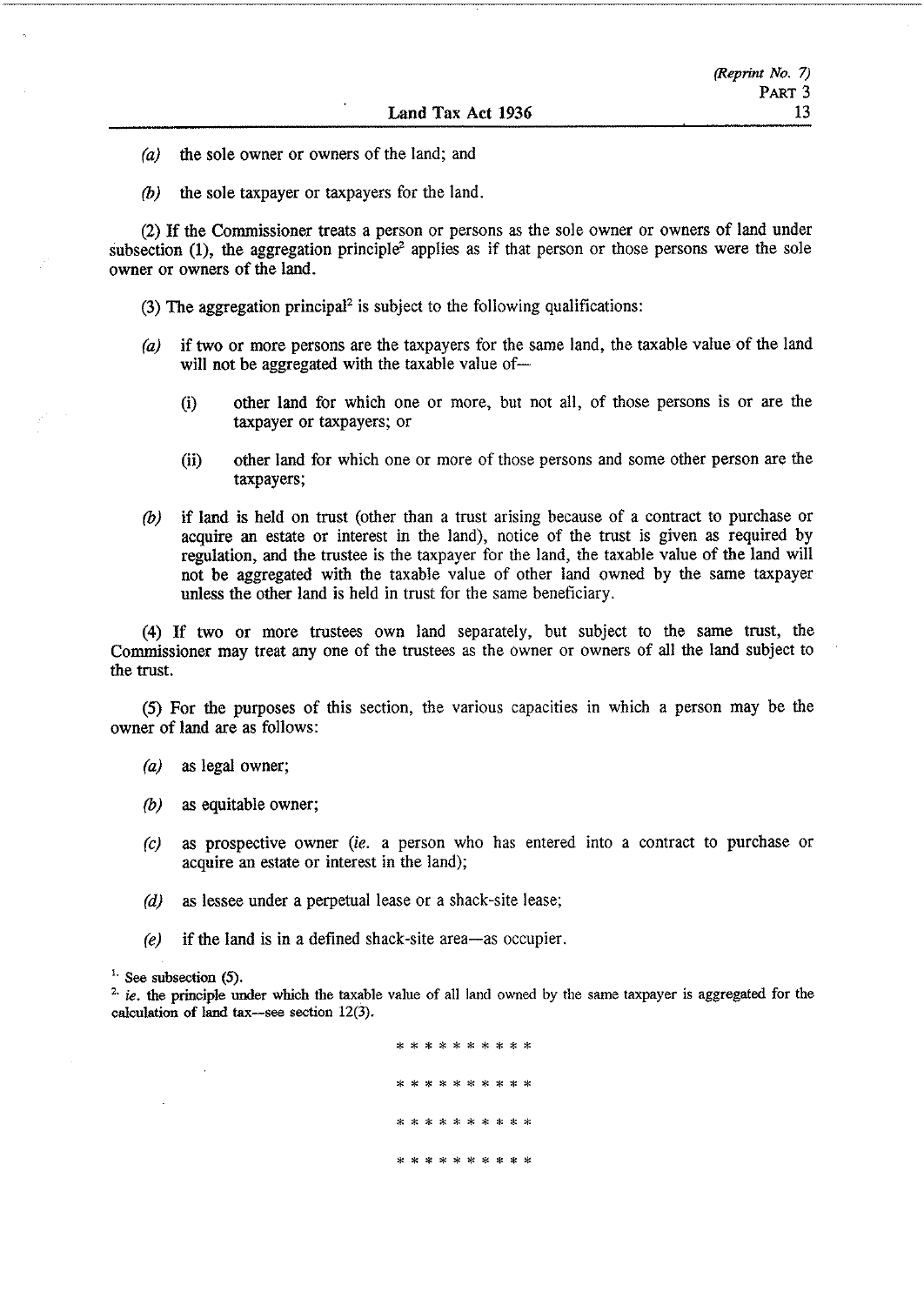## PART 4 LIABILITY AND DISTRIBUTION OF LIABILITY



#### Liability to land **tax**

**31.** Subject to this Act, an owner of land is liable for land tax levied in respect of that land.

## Change **of** ownership

**32. (1)** Subject to this Act, no land and no person assessed for land tax is relieved of a charge or liability for land tax in respect of a particular financial year by reason of a change in the ownership of the land, or any other event, occurring after the commencement of the financial Year.

**(2)** The Commissioner may refuse to recognise any change in the ownership of any land until the amount of the tax on that land, together with fines and interest (if any), have been paid.

**(3)** The Commissioner may refuse to recognise any change in the ownership of any land where notice of that change of ownership has not been given as required by the regulations.

**(4)** Where the Commissioner refuses to recognise a change in the ownership of any land, the person who is recognised by the Commissioner as the owner of the land remains the taxpayer in respect of the land.

#### Taxpayers representative capacity

**33.** (1) Subject to this Act, the following are taxpayers in their representative capacity:

- *(a)* an agent of a person permanently or temporarily absent from the State;
- *(b)* a trustee, executor, administrator, guardian, manager or receiver.

**(2)** Subject to this Act, a person who is a taxpayer in a representative capacity is, in respect of land that is held or managed by the person in that capacity, liable under this Act as if that person were the beneficial owner of the land.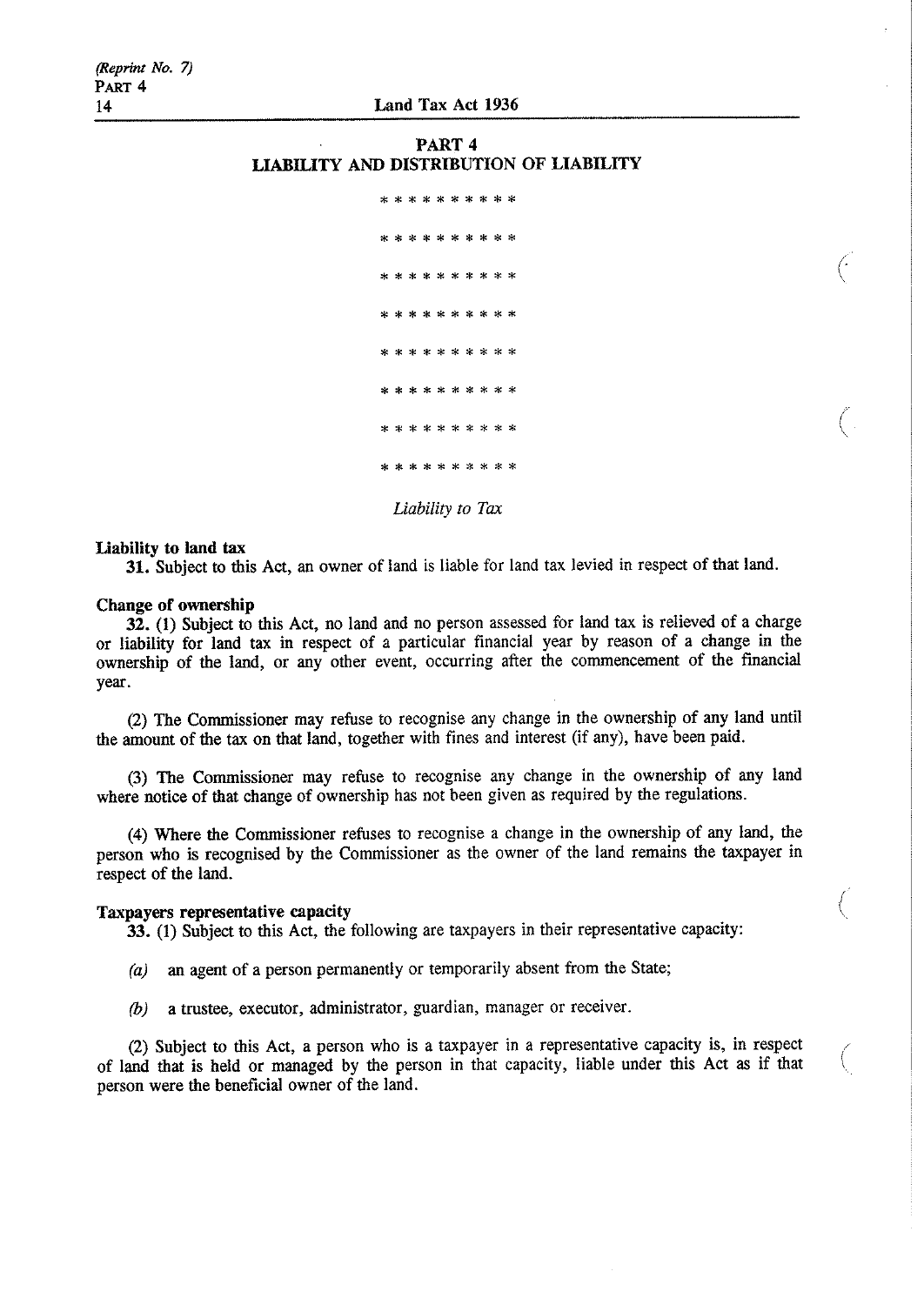## *Distribution of Burdeiz of Taxation*

#### Liability for tax to be joint and several

34. Where there are two or more taxpayers in respect of the same land, they are jointly and severally liable to pay land tax in respect of that land.

#### Distribution of burden

35. (1) The burden of the land tax will be distributed between the taxpayers in the relative proportions of the value of their interests in the land taxed.

(2) **A** taxpayer who has paid land tax in respect of land is entitled to recover from every other taxpayer in respect of the same land a proper proportion of the amount paid.

\* \* \* \* \* \* \* \* \* \*

Indemnity to taxpayer in representative capacity

40. **A** taxpayer who pays tax in a representative capacity is entitled-

- *(a)* to recover the amount paid from those beneficially entitled to the land; or
- (b) **to** retain the amount of the payment from money that comes into his or her hands in the representative capacity.

\* \* \* \* \* \* \* \* \* \*

## Contracts, etc., to evade land tax

42. **(1)** Where a contract, agreement or arrangement entered into in writing or verbally (whether before or after the commencement of the *Land Tax Act Amendment Act 1977)* has or purports to have the purpose (whether as the main or a subsidiary purpose) of in any way directly or indirectly-

- *(a)* altering the incidence of land tax; or
- (b) relieving any person from liability to pay land tax, or reducing any such liability; or
- *(c)* defeating, evading or avoiding any obligation or liability imposed by this Act,

the Commissioner may, by notice in writing given personally or by post to the parties treat that contract, agreement or arrangement as void for the purposes of this Act.

(2) Where the Commissioner has, in pursuance of this section, treated a contract, agreement or arrangement as void for the purposes of this Act, it will be presumed, in any legal proceedings, in the absence of proof to the contrary, that the purpose of the contract, agreement or arrangement is such as would attract the operation of this section.

\* \* \* \* \* \* \* \* \* \*

\* \* \* \* \* \* \* \* \* \*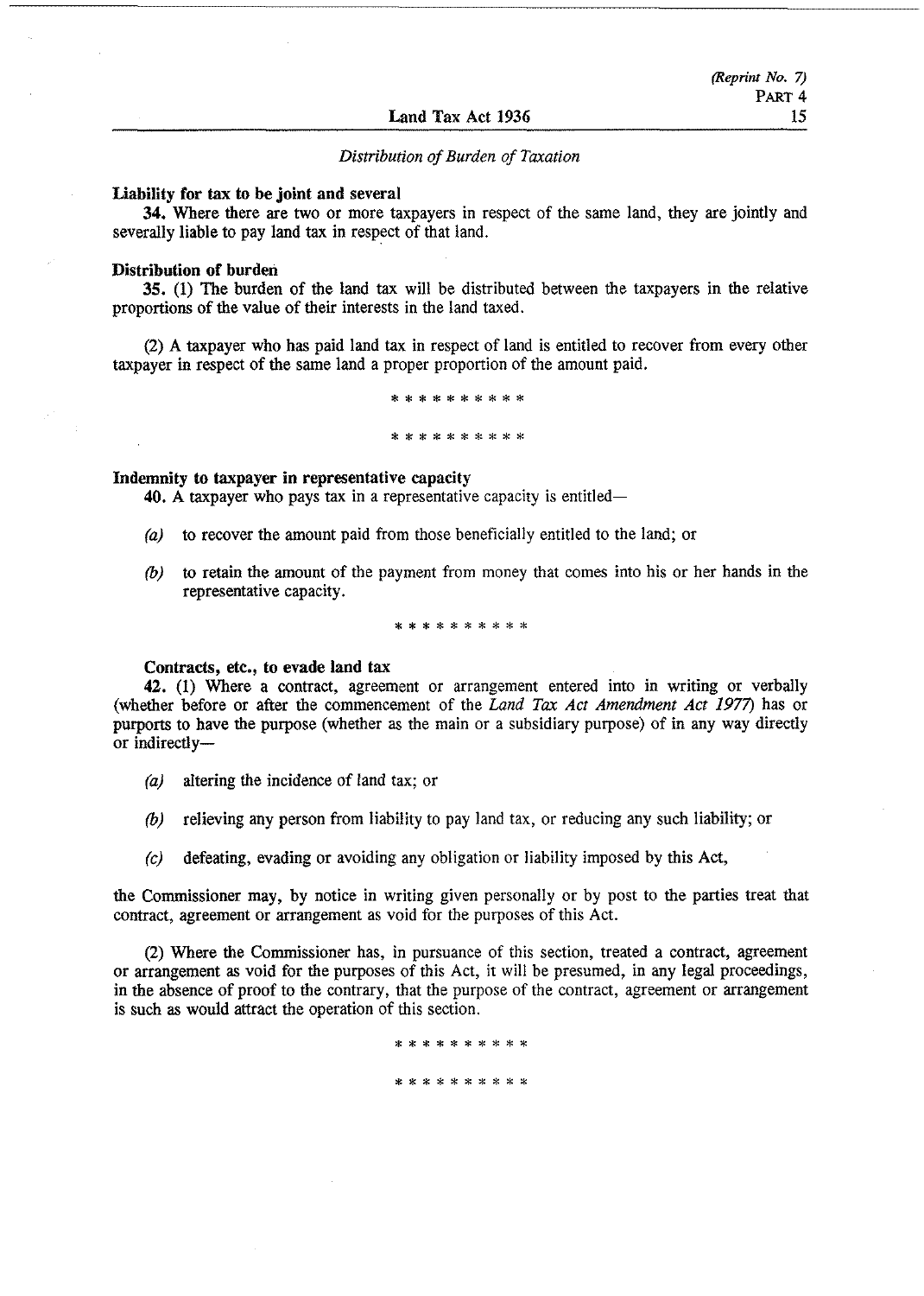## PART **6**  COLLECTION AND RECOVERY OF TAX

## *lime for Payment*

## Time for payment of **tax**

56. **(I)** Land tax is due and payable **30** days after the service of a particular notice showing the amount payable.

(2) When the Commissioner has reason to believe that a taxpayer may leave Australia before the tax for which the taxpayer is, or is to be, liable will be due and payable, the tax becomes due and payable on such date as the Commissioner fixes and notifies to the taxpayer.

\* \* \* \* \* \* \* \* \* \*

 $\left($ 

#### Request for detailed statement of tax claim

**56A.** The Commissioner must, upon receipt of a request in writing made by a taxpayer, render a full and detailed statement of the taxpayer's liability to pay the amount of tax shown in a particular notice.

## Power of Commissioner to extend time for payment

**57.** The Commissioner may, if sufficient reason is shown, postpone the day upon which any land tax will become due and payable.

## Rnes for unpaid land **tax**

**58. (1)** If land tax is unpaid after it falls due, the amount of the land tax will be increased by a fine as follows:

- (a) if the land tax is unpaid at the expiration of 30 days from the date on which it fell due—by a fine of 5 per cent of the amount in arrears;
- (b) if the land tax is unpaid at the expiration of *6* months from the date on which it fell due-by a fine of **10** per cent of the amount of arrears, in addition to the fine specified in paragraph (a);
- *(c)* if the land tax is unpaid at the expiration of 12 months from the date on which it fell due-by a fine of **10** per cent of the amount of arrears, in addition to the fines specified in paragraphs  $(a)$  and  $(b)$ .

(2) For the purposes of subsection (1), the amount of any fine under this section increasing unpaid land tax is to be disregarded in determining the amount of land tax in arrears.

**(3)** The Commissioner may, for any proper reason, remit a fine under this section wholly or in part.

#### Postponement and remission of tax in **cases** of hardship

**58A. (1)** Where the Commissioner is satisfied upon application by a taxpayer that the payment of land tax in respect of any financial year would cause hardship to that taxpayer the Commissioner may postpone the payment of that land tax or any portion of that land tax.

**(2)** The Commissioner may, if of the opinion that by reason of any change in the financial circumstances of a taxpayer land tax of which payment has been postponed under this section may be paid without hardship, require the taxpayer forthwith to pay the land tax or a portion of it.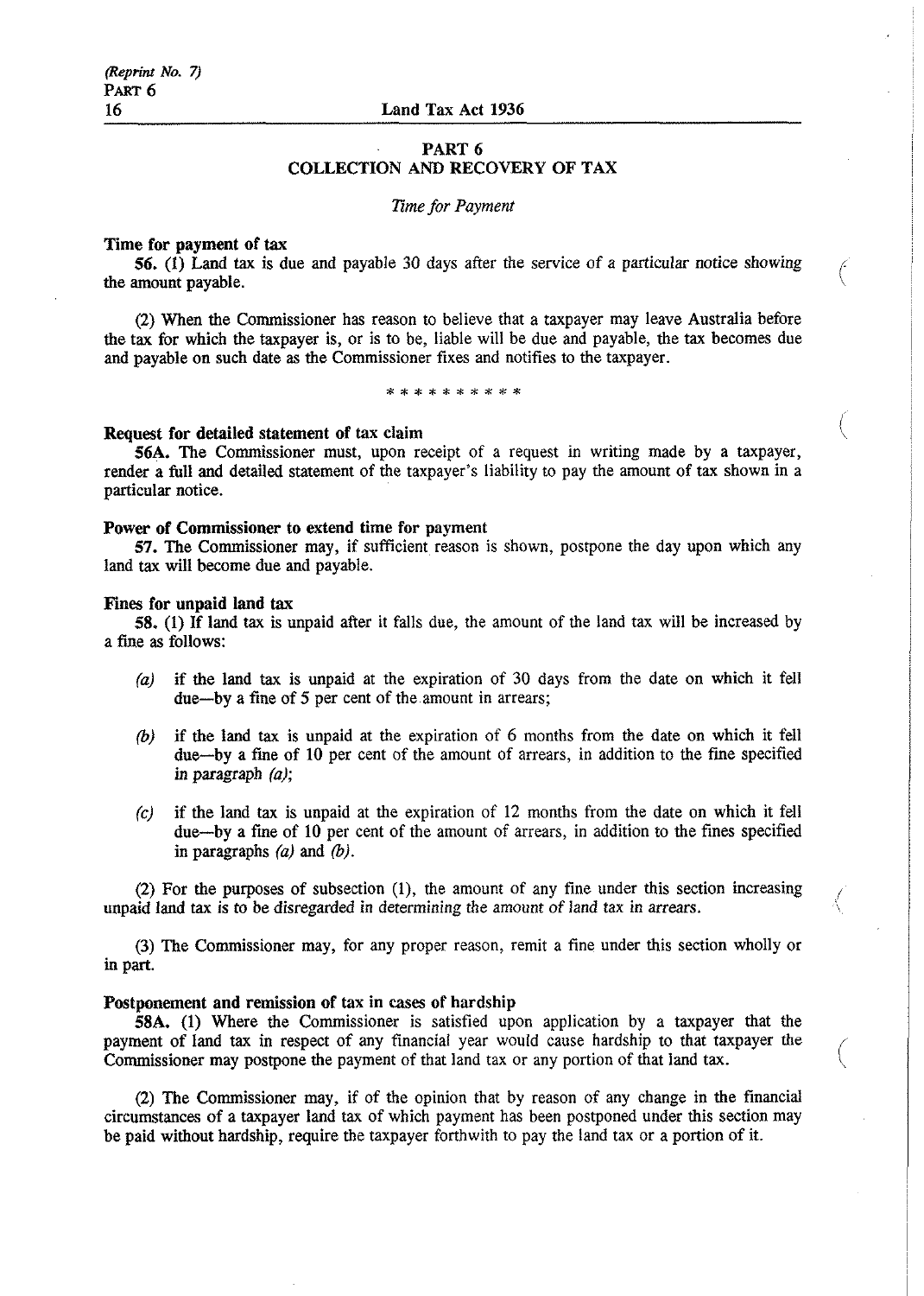(3) Any land tax of which payment has been postponed under this section remains a first charge upon the land taxed and is recoverable forthwith by the Commissioner, in the event of any change in the ownership of the land, from any person liable to pay the tax, and, in the event of the death of the taxpayer, from the personal representatives of the taxpayer.

(4) No penalty for late payment of tax is incurred in respect of any period for which payment of the tax has been postponed.

> \* \* \* \* \* \* \* \* \* \* \* \* \* \* \* \* \* \* \* \*

### Recovery of *Taxes*

#### Recovery of land **tax as** a debt

59. (1) If tax is in arrears, it may be recovered as a debt due to the Commissioner.

(2) The taking of proceedings for the recovery of tax under subsection (1) does not prevent the Commissioner from proceeding under any other provision of this Act for the recovery of the tax.

**(3)** If it appears from a valuation roll under the Valuation *&Land* **Act I971** that the defendant in proceedings for the recovery of tax under this Act was the owner of the land in respect of which the tax was assessed, it will be presumed in the absence of proof to the contrary that the defendant is liable to pay the tax.

#### \* \* \* \* \* \* \* \* \* \*

#### Power to collect **tax** from persons owing money to taxpayer

**61.** (1) The Commissioner may by notice in writing (a copy of which must be forwarded to the taxpayer **to** the last place of address known to the Commissioner) require-

- fa) any person from whom money is due or may become due to a taxpayer; or
- *(b)* any person who holds, or may subsequently hold, money for or on account of a taxpayer; or
- **(c)** any person who holds or may subsequently hold money on account of some other person for payment to a taxpayer; or
- *(d)* any person having authority from some other person to pay money to a taxpayer,

to pay forthwith, or upon the money becoming due or being held, or within such further time as the Commissioner allows the money or so much of it as is sufficient to pay the land tax due by the taxpayer and the interest and costs (if any) imposed by this Act or any court in respect of any omission or offence against this Act.

(2) A person who fails to comply with a notice under this section is guilty of an offence.

Penalty: **\$100.** 

(3) Where the amount payable by a person to whom a notice under subsection (I) has been given is less than the amount of land tax and interest due by the taxpayer, that person shall pay to the Commissioner in reduction of that tax and interest the amount payable by that person to the taxpayer.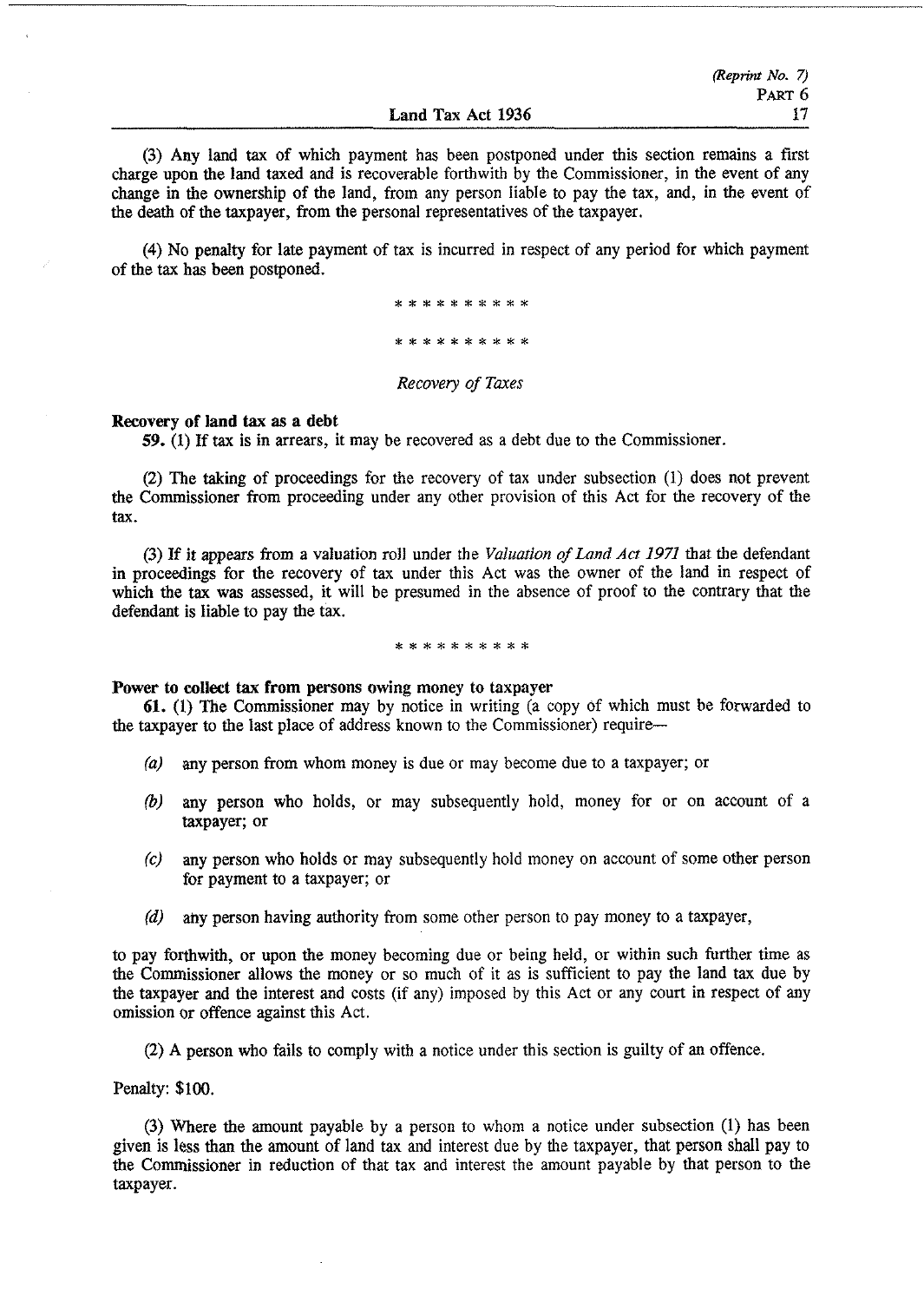(4) A person making a payment under this section is entitled to indemnity from the taxpayer in respect of that payment.

(5) If the land tax and interest are paid before any payment is made under this section, the Commissioner must forthwith give notice of the payment to the person to whom the notice under subsection (1) was given.

#### Notice of intention to let or sell

**62.** (1) If land tax is in arrears for six months or more, the Commissioner may have a notice published in the *Gazette*-

- (a) specifying the land in respect of which the tax is payable; and
- (b) specifying the amount of the tax in arrears; and
- **(c)** stating that if the tax is not paid within three months of the date of the notice the Commissioner will let the land, or apply to the Supreme Court for an order for sale of the land.

*I'* 

 $\begin{pmatrix} 1 & 1 \\ 1 & 1 \end{pmatrix}$ 

**(2)** If at the expiration of three months from the date of a notice published under subsection  $(1)$  any part of the tax remains in arrears the Commissioner may—

- (a) let the land; or
- (b) apply to the Supreme Court for an order for the sale of the land.
- **(3) The Supreme Court may, on an application under subsection**  $(2)(b)$
- (a) make an order for the sale of the land; and
- (b) give directions as to how the proceeds of sale are to be dealt with.

(4) Subject to any directions of the Supreme Court under subsection **(3),** where land is leased or sold in pursuance of this section the proceeds will be applied by the Commissioner towards the payment of the arrears of tax and the costs of proceeding under this section and any surplus must be paid to the person beneficially entitled to the land or, if the land has been sold, to the person who **was** beneficially entitled to the land prior to the sale.

\* \* \* \* \* \* \* \* \* \*

#### Transfer of land to the Crown

65. Where land is unencumbered except by a liability to pay land tax, the Commissioner may, on behalf of the Crown, accept a transfer of an estate in fee simple in the land in satisfaction of the liability for land tax.

#### Land tax to be a first charge on land

*66.* Subject to this Act, tax is, until payment, a first charge on the land subject to the tax.

## Certificates in respect of liability to land tax

**66A.** (1) Upon application by the purchaser of any land, or the purchaser's agent, and payment of the prescribed fee, the Commissioner may issue a certificate showing the amount (if any) of **tax** that is, or will be, payable under this Act in respect of the land on a specified date ("the relevant date").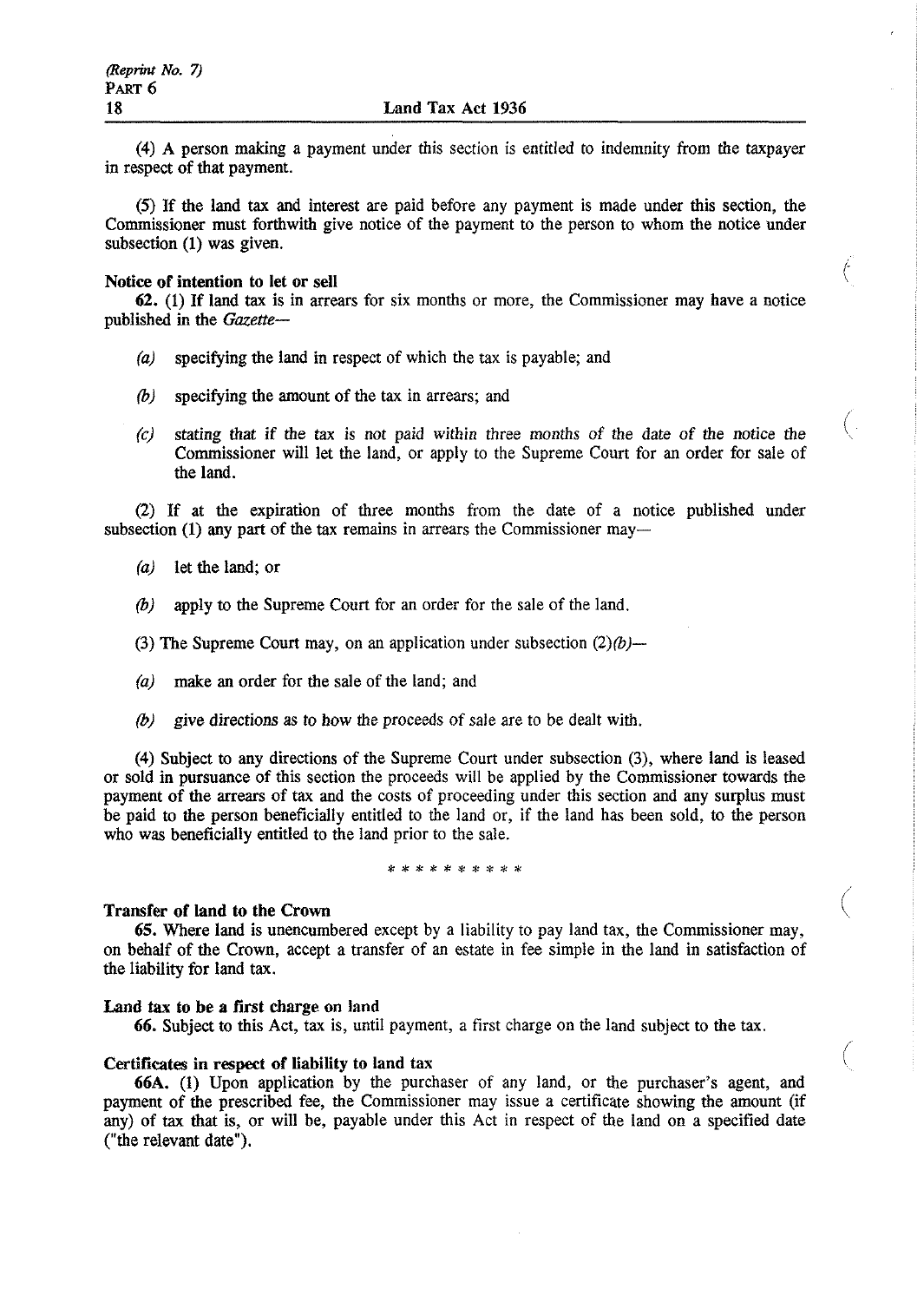(2) Where the Commissioner is unable to calculate exactly the amount referred to in subsection **(I),** the Commissioner may make an estimate of that amount.

(3) Where the land in respect of which an application is made under this section is only part of the land included in a land tax assessment, the certificate referred to in subsection **(1)** must relate to the whole of the land comprised in the assessment.

 $(4)$  Where-

- **(a)** the amount (if any) stated in a certificate given under this section is paid within a period specified in the certificate; or
- (b) the certificate indicates that no amount is or will be payable,

the purchaser and the purchaser's successors in title are released from any liability to land tax that accrued in respect of the land before the relevant date, and no such liability is or remains a charge upon the land after it becomes vested in the purchaser.

#### No statute of limitation to apply

67. No statute of limitation bars or affects any action or remedy for recovery of tax.

## Alterations to valuations or assessments of tax

**68, (1)** The right of the Commissioner to recover tax under this Act is not suspended or delayed by an objection, review or appeal in relation to a valuation under the *Valuation of Land Act* **I971** and the Commissioner may recover tax on the assumption that the valuation is correct, but if any alteration to a valuation affecting the amount of land tax payable in respect of any land is made under that Act (whether in consequence of an objection, review or appeal, or otherwise) the Commissioner must refund to the taxpayer any excess tax recovered, or may recover any additional tax, recoverable on the basis of the altered valuation, as arrears.

**(2)** Subject to this section, the Commissioner may (whether or not an application for amendment of the assessment has been made) amend an assessment of tax by making such alterations or additions as are necessary to ensure its completeness and accuracy.

- (3) An amendment may be made under this section-
- **(a)** where an application by a taxpayer under this section is made within three years after the service of notice of the assessment or an amendment to the assessment and the taxpayer has supplied to the Commissioner within that period or such further period as the Commissioner may allow all information required for the purpose of deciding the application-at any time;
- (b) where the Commissioner is of the opinion that a taxpayer has attempted to evade the payment of land tax-at any time;
- fc) in any other case-within three years after the service of notice of the assessment or of an amendment to the assessment.

(4) Where an amendment to an assessment has been made in accordance with this section and a period of more than three years has elapsed since the service of notice of the original assessment, any further amendment of the assessment must, subject to this section, be limited to the subject matter of the prior amendment.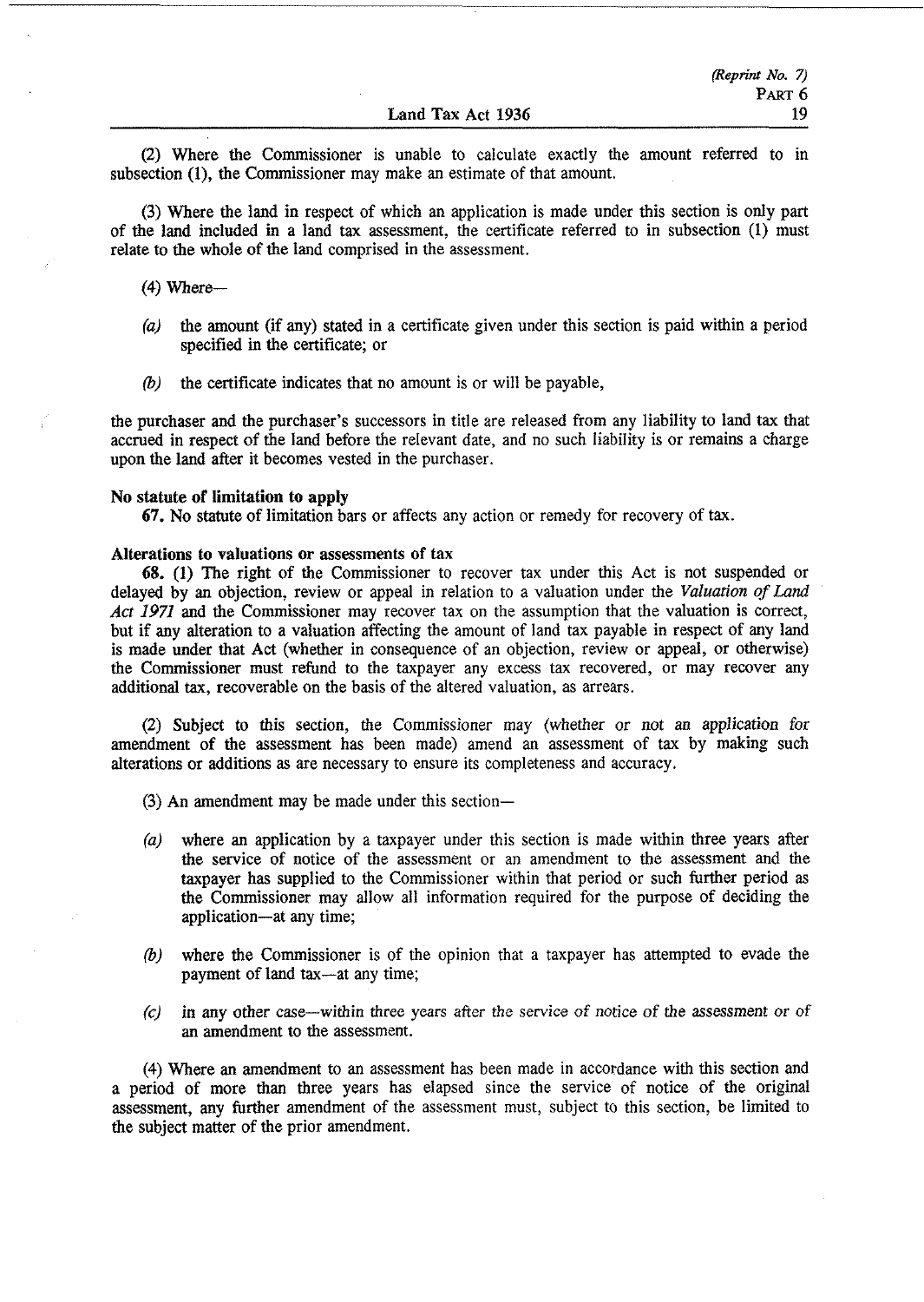(5) Where the amendment to an assessment has the effect of imposing any fresh liability, or increasing an existing liability, the taxpayer is liable to pay the difference between the tax (if any) already paid under the assessment and the tax that is to be paid according to assessment as amended.

*(6)* Where an alteration in an assessment has the effect of reducing the taxpayer's liability the Commissioner must refund any tax overpaid.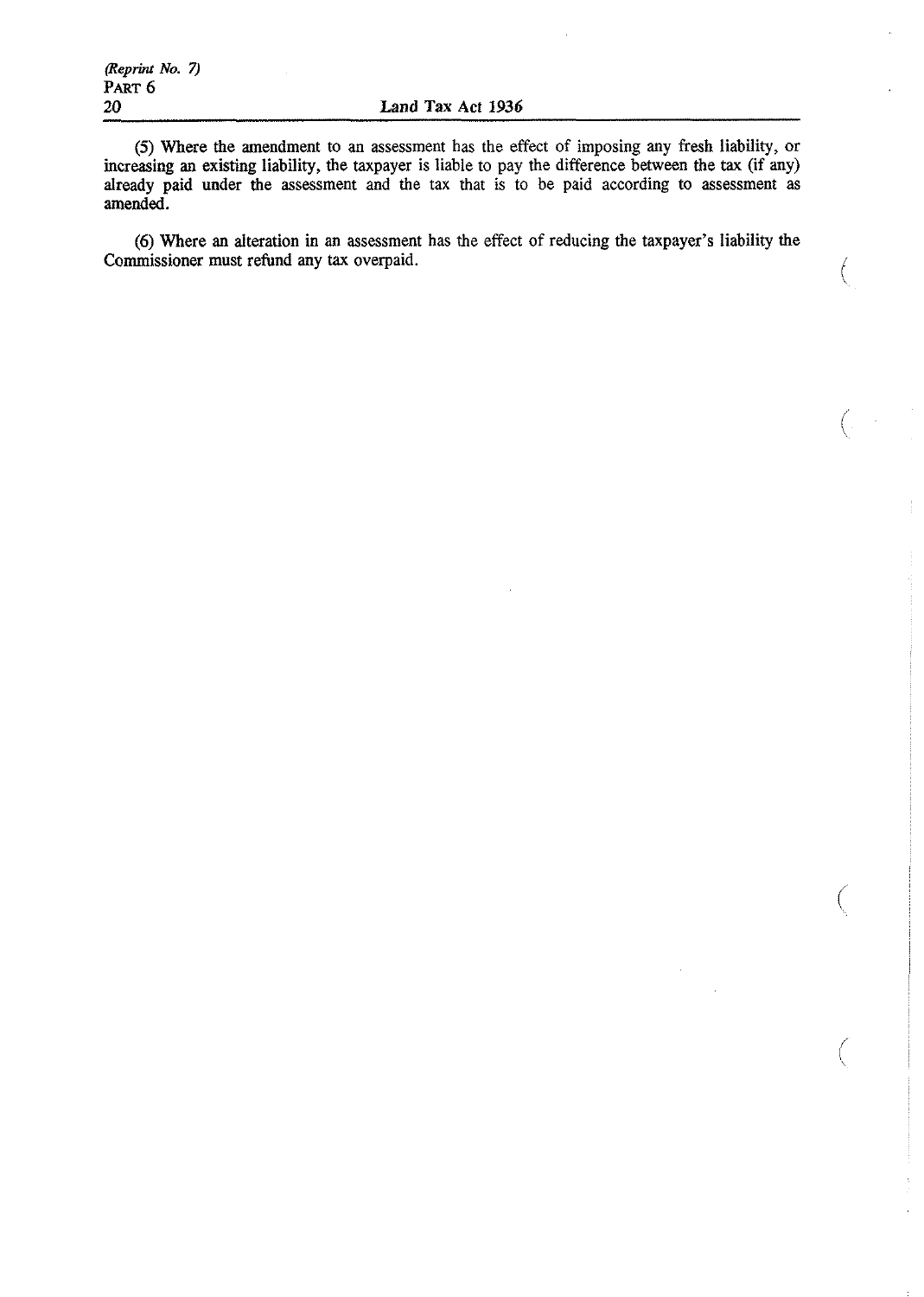## **PART 7**  MISCELLANEOUS

## **Objections**

**68A. (1) A** person who is aggrieved by-

- **(a)** a decision of the Commissioner as to whether land is or is not land used for primary production; or
- (b) any decision of the Commissioner under section 10; or
- **(c)** a decision of the Commissioner under section **42** to treat a contract, agreement or arrangement as void for the purposes of this Act,

may, within **30** days after receiving notice of the decision of the Commissioner, lodge with the Treasurer an objection in writing that sets out in detail the grounds of the objection.

- **(2)** The Treasurer may, after consideration of the grounds of an objection under this section-
- **(a)** uphold the decision of the Commissioner and dismiss the objection; or
- $(b)$  reverse or vary the decision of the Commissioner.

**(3)** A decision of the Treasurer under this section is final and without appeal, and may not be called in question in any legal proceedings.

**Appeal 68B. (1)** Subject to this section, a person who is aggrieved by a decision of the Commissioner, under section **42,** to treat a contract, agreement or arrangement as void for the purposes of this Act, may appeal against that decision to a Local Court of Full Jurisdiction.

**(2)** An appeal under subsection **(1)** must be instituted within **30** days after the appellant receives notice, either personally or by post, of the decision of the Commissioner.

**(3)** An appeal under subsection (1) is limited to a decision of the Commissioner which involves a question of law.

**(4)** In any appeal under subsection (I), the Local Court may-

- (a) dismiss the appeal;
- $(b)$  reverse or vary the decision appealed against;
- **(c)** make any order as to costs or any other matter that the justice of the case requires.

(5) A decision of the Local Court under this section is final and without appeal and may not be called into question in any legal proceedings.

#### **Tax** recoverable

**68C. (1)** The right of the Commissioner to recover any land tax under this Act is not suspended or delayed by an objection or appeal under this Act.

**(2)** Where the amount of any land tax is reduced or increased in consequence of an objection or appeal under this Act, the Commissioner must refund to the taxpayer any excess paid, or may recover from the taxpayer any additional tax payable, as the case may require.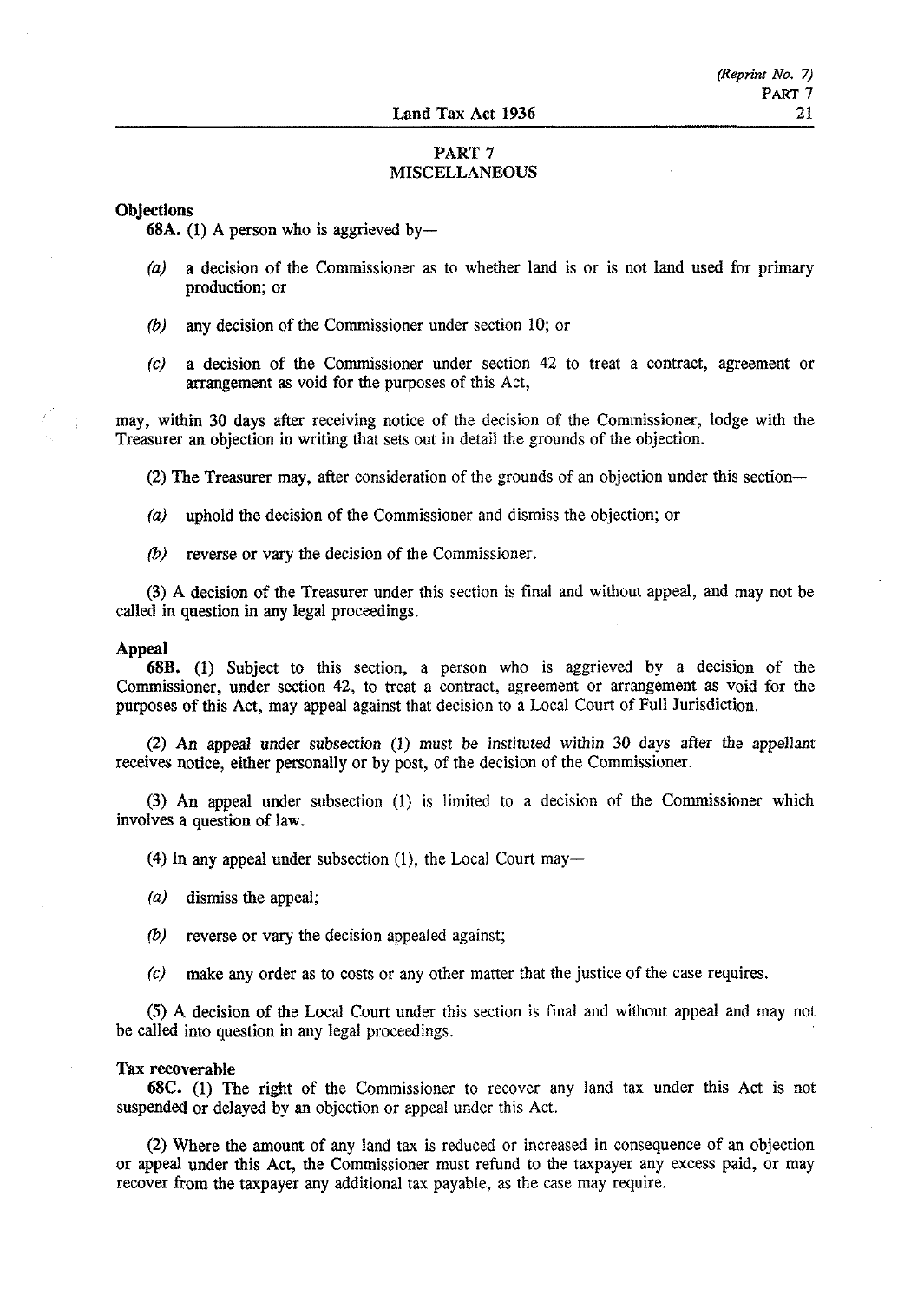#### \* \* \* \* \* \* \* \* \* \*

#### Powers of inspection and inquiry

**73. (1)** The Commissioner or a member of the Commissioner's staff may, for the purposes of this Act-

- **(a)** enter premises and inspect and take extracts from, or make copies of, any documents in the premises that appear relevant to the assessment of land tax;
- (b) require the occupier of any land to disclose the name of the owner of the land.

 $(2)$  A person who-

**(a)** hinders the Commissioner or a member of the Commissioner's staff in the exercise of hinders the Commissioner or a member of the Commissioner's staff in the exercise of powers conferred by subsection (1); or

 $\left(\right.$ 

⟨

 $(b)$  refuses or fails to disclose the name of the owner of land or intentionally gives an incorrect name when required to disclose the name under subsection **(I),** 

is guilty of an offence.

Penalty: **\$200.** 

## Commissioner may cause a person to be examined before a local court

**74. (1)** A local court constituted of a magistrate may, on the application of the Commissioner, summon a person-

- **(a)** to appear for examination before the court on a question relevant to the administration of this Act; or
- $(b)$  to produce any documents before the court.

**(2)** A person summoned to appear for examination under subsection **(l)(a)** is liable to answer all questions relevant to the matter under investigation put by or on behalf of the Commissioner.

\* \* \* \* \* \* \* \* \* \*

(4) Any person who wilfully gives false evidence on being examined under this section is guilty of perjury.

(5) The proceedings under this section must be conducted privately.

#### Inspection and production of documents

74A. A power to inspect or require production of a document includes, in relation to a record of information that is accessible only through the use of a computer or other device, power to produce or require production of the information in an understandable form through the use of that computer or other device.

## Evidence

75. (1) The production of the *Gazette* containing-

**(a)** a notice purporting to be published by the Commissioner under this Act; or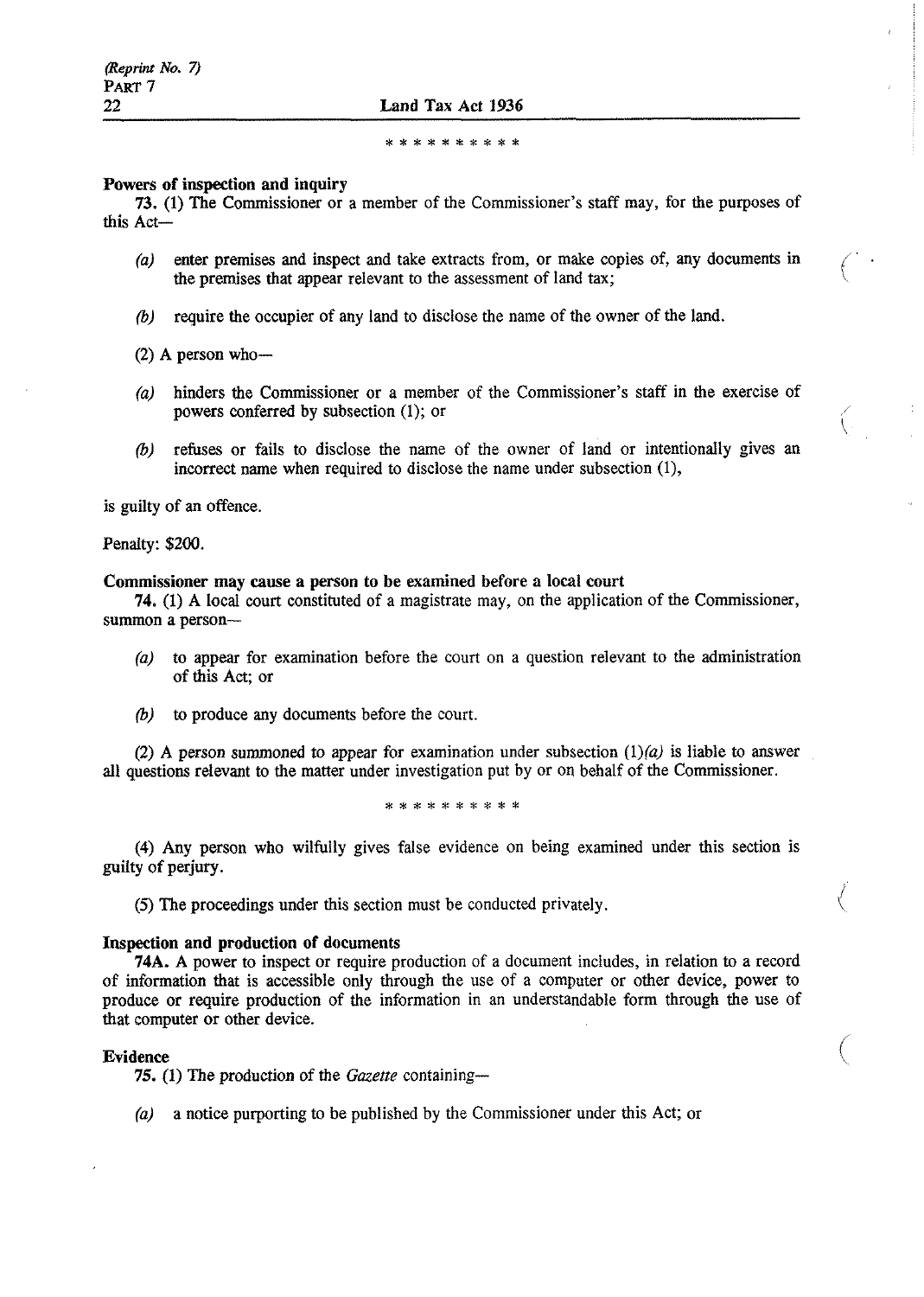$(b)$  a notice of the appointment of an officer under this Act,

is conclusive evidence of that publication or appointment.

**(2)** In any proceedings for the recovery of tax, an apparently genuine document purporting to be under the hand of the Commissioner and to certify that-

- *(a)* the Commissioner is satisfied that a notice in specified terms showing the amount of tax payable by the defendant was posted to the defendant at a specified address; and
- *(b)* in the ordinary course of post the notice would have reached the address to which it was posted on or before a specified day,

is conclusive evidence of the service of the notice on the defendant on the day so specified unless the defendant proves-

- **(c)** that the notice was sent to an incorrect address; and
- $(d)$  that-
	- **(i)** the Commissioner had notice of the correct address; or
	- (ii) the fact that the Commissioner did not have notice of the correct address was not attributable to any wrongful act or omission on the defendant's part.

#### Summary procedure

**76.** The offences constituted by this Act are summary offences.

## Prosecution may be commenced within three years

**77.** A prosecution for any offence against this Act may be commenced at any time within three years after the date on which the offence is alleged to have been committed.

\*\*\*\*\*\*\*\*\*\*

## Regulations

80. (1) The Governor may make regulations for the purposes of this Act

(2) Any such regulation may impose a penalty not exceeding \$100 for breach of a regulation.

\*\*\*\*\*\*\*\*\*\*

\* \* \* \* \* \* \* \* \* \*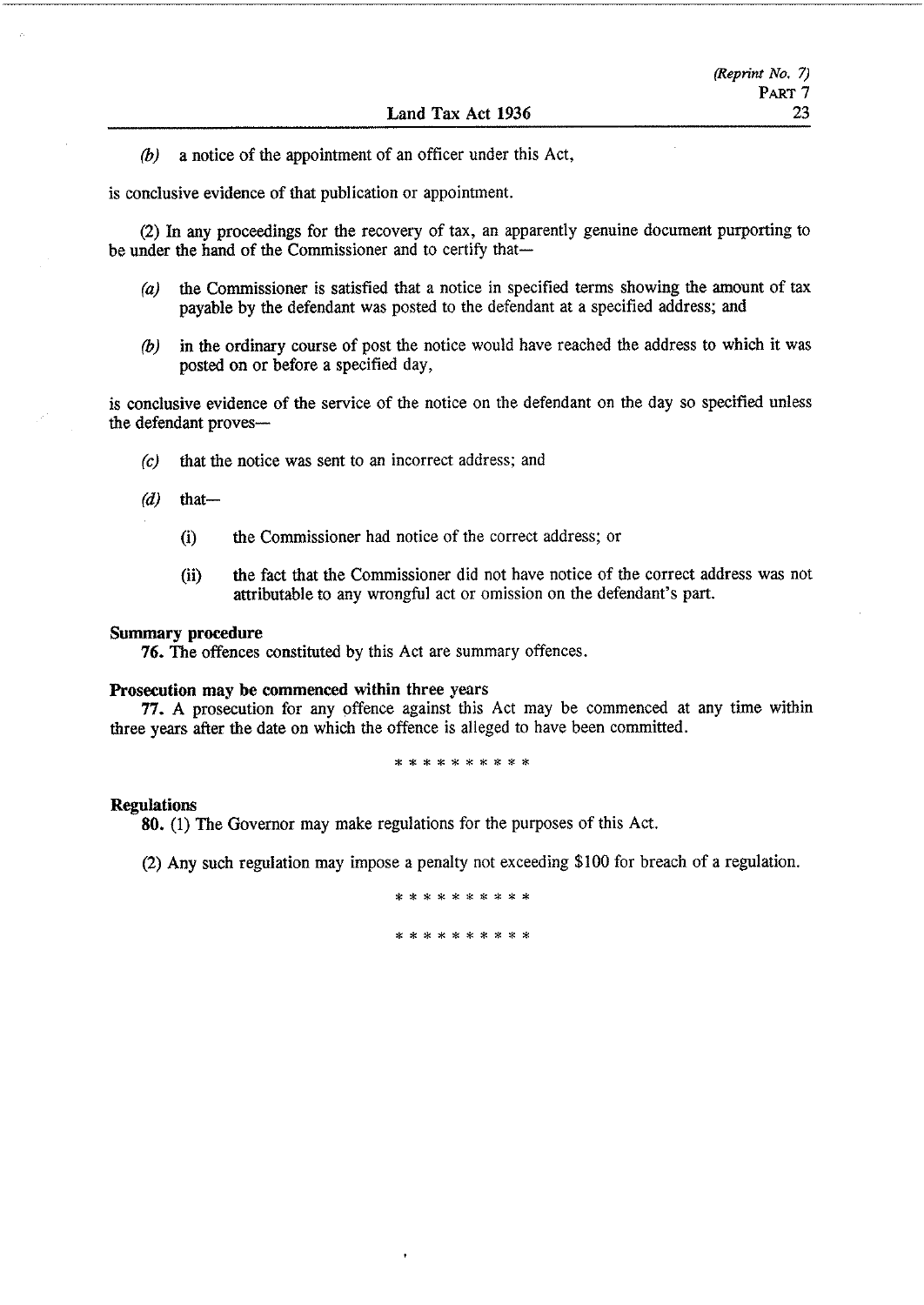## **APPENDIX 1**

#### LEGISLATIVE HISTORY

#### **Repeals**

The *Land Tax Act 1936* repealed the following Acts:

*Tmon Act 1927*  **Taxation Amendment Act 1927 Taxation Act Amendment Act 1929** *Tmon Act 1930 Land Tar Acr 1931*  **Taxation Act 1933** *Tatatiar Act 1934*  Taxation Act 1935

#### Legislative History

- Legislative history prior to 3 February 1976 appears in marginal notes and footnotes included in the consolidation of this Act contained in Volume 5 of The Public General Acts of South Australia 1837-1975 at page 575.
- Certain textual alterations were made to this Act by the Commissioner of Statute Revision when preparing the reprint of the Act that incorporated all amendments in force as at 18 May 1987. A schedule of these alterations was laid before Parliament on 6 August 1987.
- Legislative history since 3 February (entries in bold type indicate amendments incorporated since the last reprint) is **as** foliows:

Section 1: Sections 2 **and** 3: Section **4fl):** 

amended by 62, 1986, s. 7 (Sched.) repealed by 62, 1986, s. 7 (Sched.) amended by 62, 1986, s. 7 (Sched.) definition of "aggregation principle" inserted by 63, 1994, s. 3 definition of "business of primary production" amended by 79, 1982, s. 3; definition of "the Commissioner" substituted by 62, 1986, s. 7 (Sched.) definition of "contribution" repealed by 62, 1986, s. 7 (Sched.) definition of "contributor" repealed by 62, 1986, s. 7 (Sched.) definition of "declared rural land" substituted by 41, 1976, s. 3; repealed by 29, 1981, s. 9(a) definition of "defined shack-site areas" inserted by 50, 1992, s. 3(a) definition of "determination of unimproved value" repealed and definition of "determination of site value" inserted in its place by 29, 1981, s. 9(b) definition of "document" inserted by 70, 1995, s. **3(a)**  definition of "improvements" repealed by 29, 1981, s. 9(c) definition of "liquidator" amended by 62, 1986, s. 7 (Sched.) definition of "the metropolitan area" substituted by 80, 1983, s. 3; repealed by 44, 1990, s. 3 definition of "owner" amended by 62, 1986, s. 7 (Sched.); inition of "the metropolitan area" substituted by 80, 1983,<br>s. 3; repealed by 44, 1990, s. 3<br>inition of "owner" amended by 62, 1986, s. 7 (Sched.);<br>48, 1989, s. 3(a), (b); 50, 1992, s. 3(b), (c) defmition of "particular notice" amended by 62, 1986, s. 7 (Sched.) definition of "regulation" deleted in pursuance of the *Acts Repuhlican'o~t Act, 1967*  definition of "retirement village" inserted by 72, 1987, s. 3 definition of "returns" amended by 62, 1986, s. 7 (Sched.)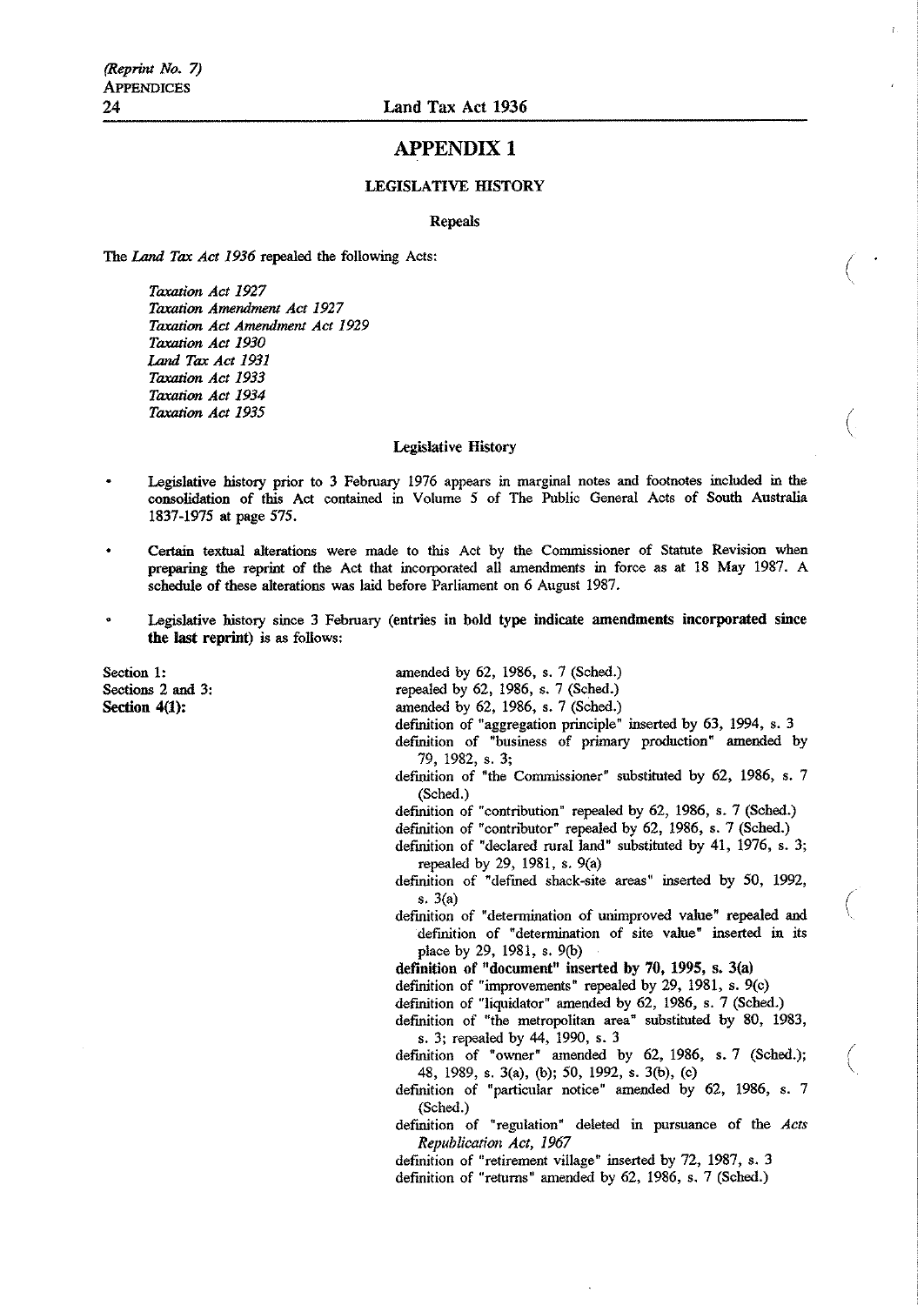definition of "shack site lease" inserted by 48, 1989, s. 3(c) definition of "site improvements" repealed **aml** definition of "site value" inserted in its place by 29, 1981, s. 9(d) definition of "Treasurer" repealed by 62, 1986, s. 7 (Sched.) definition of "unimproved value" repealed by 29, 1981, s. 9(e) repealed by 29, 1981, *s.* 9(f); inserted by 70, 1995, *s.* 3(b) substituted by 62, 1986, s. 7 (Sched.) repealed by 62, 1986, s. 7 (Sched.) substituted by 2, 1987, s. 4 inserted by 2, 1987, s. 4 repealed by 62, 1986, s. 7 (Sched.) amended by 41, 1976, s. 4; 32, 1977, **s.** 3(a)-(c); 61, 1979, s. 3(a); 79, 1982, s. 4; 62, 1986, ss. 3, 7 (Sched.) repealed by 32, 1977, s. 3(d); inserted by 61, 1979, s. 3@) amended by 62, 1986, s. 7 (Sched.) inserted by 61, 1979, s. 4 substihited by 62, 1986, s. 7 (Sched.) amended by 62, 1986, s. 7 (Sched.); 71, 1992, s. 3(1) (Sched.) substituted by 62, 1986, s. 7 (Sched.); 71, 1992, s. 3(l) (Sched.) amended by 62, 1986, s. 7 (Sched.) amended by 79, 1982, s. 5(a), (b); 62, 1986, s. 7 (Sched.); 72, 1987, s. 4(a) **repealed** by 70, **1995, s. 4(a)**  amended by 62, 1986, s. 7 (Sched.); **repealed** by 70, **1995, s. 4(b)**  inserted by 79, 1982, **s.** 5(c); substituted by 72, 1987, s. 4@) substituted by 61, 1979, s. 5; amended by 29, 1981, s. 10; substituted by 62, 1986, s. 4 amended by 61, 1979, s. 6; 29, 1981, s. 11; repealed by 62, 1986, s. 4 repealed by 41, 1976, s. 5 amended by 41, 1976, s. 6; 32, 1977, s. 4; 79, 1985, s. 3; substituted by 62, 1986, s. 5 substihited by 63, 1988, s. 3(a); 48, 1989, s. 4(a); 44, 1990, s. 4(a); amended by 46, 1991, s. 3; substituted by 50, 1992, s. 4; amended by 77, 1993, s. 3; substituted by 63, 1994, s. 4 repealed by 44, 1990, s. 4(a) substituted by 72, 1987, s. 5; 63, 1988, s. 3(b); 48, 1989, s. 4@); repealed by 44, 1990, s. 4@) amended by 32, 1977, s. 5; 61, 1979, s. 7; 29, 1981, s. 12; 79, 1982, s. 6; 79, 1985, s. 4; repealed by 62, 1986, s. 6 amended by 41, 1976, s. 7; 32, 1977, s. 6; 29, 1981, s. 13; substituted by 62, 1986, s. 7 (Sched.) inserted hy 50, 1992, s. 5 amended by 79, 1985, s. 5(a); redesignated as s. 13(1) in pursuance of the *Acts Republication Act, 1967;* amended by 63, 1994, s. 5 amended by 79, 1985, s. 5(b); repealed by 78, 1986 (Sched. 5) amended by 79, 1982, s. 7(a); substituted by 62, 1986, s. 7 (Sched.) inserted by 79, 1982, s. 7(b) substihited by 79, 1982, s. 7(c); amended by 62, 1986, s. 7 (Sched.); repealed by 63, 1994, s. 6 inserted by 79, 1982, s. 7(c); amended by 50, 1992, s. 6; repealed by 63, 1994, s. 6 inserted by 79, 1982, s. 7(c); repealed by 63, 1994, s. 6 inserted by 63, 1994, s. 7 repealed by 79, 1982, s. 8 repenled by 62, 1986, s. 7 (Sched.)

**Section 4(2):**  Section 4A: Section 6: Section 7: Section 7A: Sections 8 and 9: Section 10(1): Section 10(3): Section lO(4) **and** (5): Section 10A: Section  $10A(4)$  and  $(5)$ : Section 10A(6): Section 10A(9): Section 10A(10): Section 10A(11): **Section lOA(ll)(a)(ii): Section lOA(12):**  Section 10A(12a): Section 11: Section 11A: Section 11B: Section 12: Section 12(1): Section 12(2): Section  $12(5)$ : Section 12A: Section 12C: Section 12D: Section 13(1): Section 13(2): section 15(1): Section 15(la): Section 15(2): Section 15(3): Section  $15(4) - (6)$ : Section 15A: Section 16:

Section 19: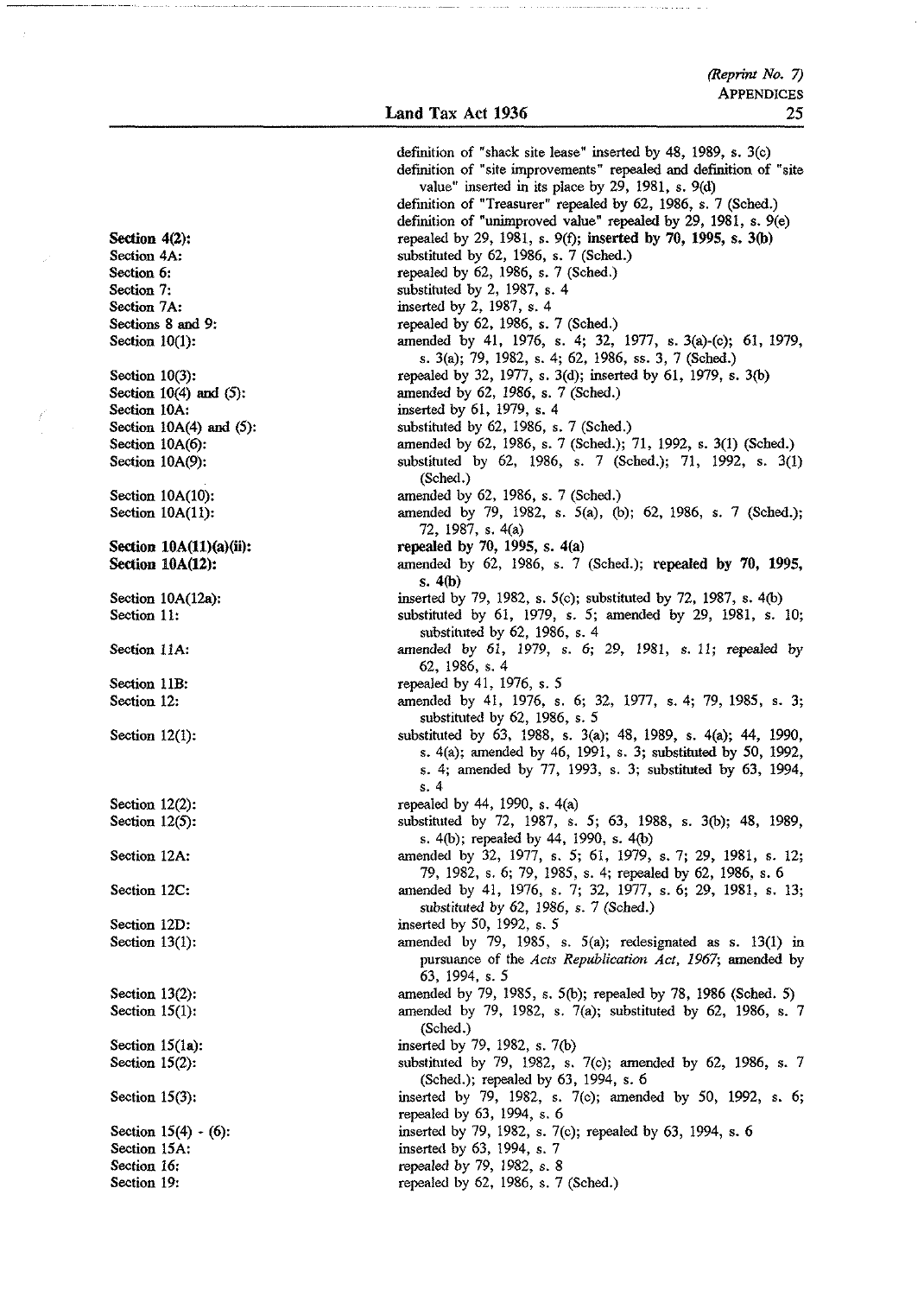Section 32(1): Section 32(2): Section 33: Section 34: Section 35(2): Section 36: Sections 37 - 39: Section 40: Section 41: Section 42: Section 42(1): Sections 43 and 44: Section 56(la) **and** (lb): Section 56(2) **and** (3): Sections 56A and 57: Section 58: Section 58A(1), (2) **and** (4): Section 58B: Section 59: Section  $61(1)$ : Section 61(2) **and** (4): Section 61(5): Section 62: Sections 63 **and** 64: Section 65: Section 66: Section 66A: Section 66A: Section 66A(4): Section 68(1): Section 68(2): Section 68(3) **and** (4): Section  $68(5)$ : Section 68(6): Section 68A: Section  $68A(1)$ Sections 68B **and** 68C: Sections 69 - 72: Section 73: Section 73(1): Section 74(1): Section 74(2): Section 74(3): Section 74A: Section 75(1): Section 75(2): Section 76: Section 77: Sections 78 **and** 79: Section 80: Séction 81: Schedule 1:

#### *26* **Land Tax Act 1936**

amended by 79, 1982, s. 9; substituted by 62, 1986, s. 7 (Sched.) amended by 62, 1986, s. 7 (Sched.) amended by 79, 1982, s. 10; substituted by 62, 1986, s. 7 (Sched.) substituted by 79, 1982, s. 11 substituted by 62, 1986, s. 7 (Sched.) amended by 79, 1982, s. 12; repealed by 62, 1986, s. 7  $\left(\begin{array}{ccc} \cdot & \cdot \\ \cdot & \cdot \\ \cdot & \cdot \end{array}\right)$ repealed by 62, 1986, s. 7 (Sched.) substituted by 62, 1986, s. 7 (Sched.) amended by 79, 1982, s. 13; repealed by 62, 1986, s. 7 (Sched.) substituted by 32, 1977, s. 7 amended by 62, 1986, s. 7 (Sched.) repealed by 32, 1977, s. 7 repealed by 29, 1981, s. 14 redesignated as  $s. 56(1)$  and (2) respectively in pursuance of the Acts Republication Act, 1967 amended by 62, 1986, s. 7 (Sched.) substituted by 62, 1986, s. 7 (Sched.); 46, 1991, s. 4 amended by 62, 1986, s. 7 (Sched.) amended by 55, 1977, s. 9; repealed by 78, 1986 (Sched. 5) substihlted by 62, 1986, **s.** 7 (Sched.) amended by 62, 1986, s. 7 (Sched.) substituted by 62, 1986, s. 7 (Sched.) amended by 62, 1986, s. 7 (Sched.) substituted by 62, 1986, s. 7 (Sched.) repeals1 by 62, 1986, s. 7 (Sched.) substituted by 62, 1986, s. 7 (Sched.) amended by 79, 1982, s. 14; substituted by 62, 1986, s. 7 (Sched.) came into operation 8 December 1983: *Gaz.* 8 December 1983, p. 1616 inserted by 79, 1982, s. 15 amended by 62, 1986, s. 7 (Sched.) amended by 88, 1984, s. **8(1)** (Sched. **Ft.** I) substituted by 79, 1982, s. 16; 62, 1986, s. 7 (Sched.) substituted by  $79, 1982, s. 16$ inserted by 79, 1982, s. 16; amended by 62, 1986, s. 7 (Sched.) inserted by 79, 1982, s. 16 inserted by 32, 1977, s. 8 amended by 62, 1986, s. 7 (Sched.) inserted by 32, 1977, s. 8 repealed by 62, 1986, s. 7 (Sched.) substituted by 62, 1986, s. 7 (Sched.) ( amended by 70, 1995, s. **5**  substituted by 62, 1986, s. 7 (Sched.); amended by 70, 1995, s. 6 substituted by 62, 1986, **s.** 7 (Sched.) repealed by 62, 1986, s. 7 (Sched.) inserted by 70, 1995, **s.** 7 substikited by 62, 1986, s. **7** (Sched.) inserted by 41, 1976, s. 8; amended by 62, 1986, s. 7 (Sched.) substituted by 62, 1986, s. 7 (Sched.) amended by 62, 1986, s. 7 (Sched.) repealed by 62, 1986, s. 7 (Sched.) substituted by 62, 1986, s. 7 (Sched.) repealed by 62, 1986, s. 7 (Sched.) repealed by 62, 1986, s. 7 (Sched.)